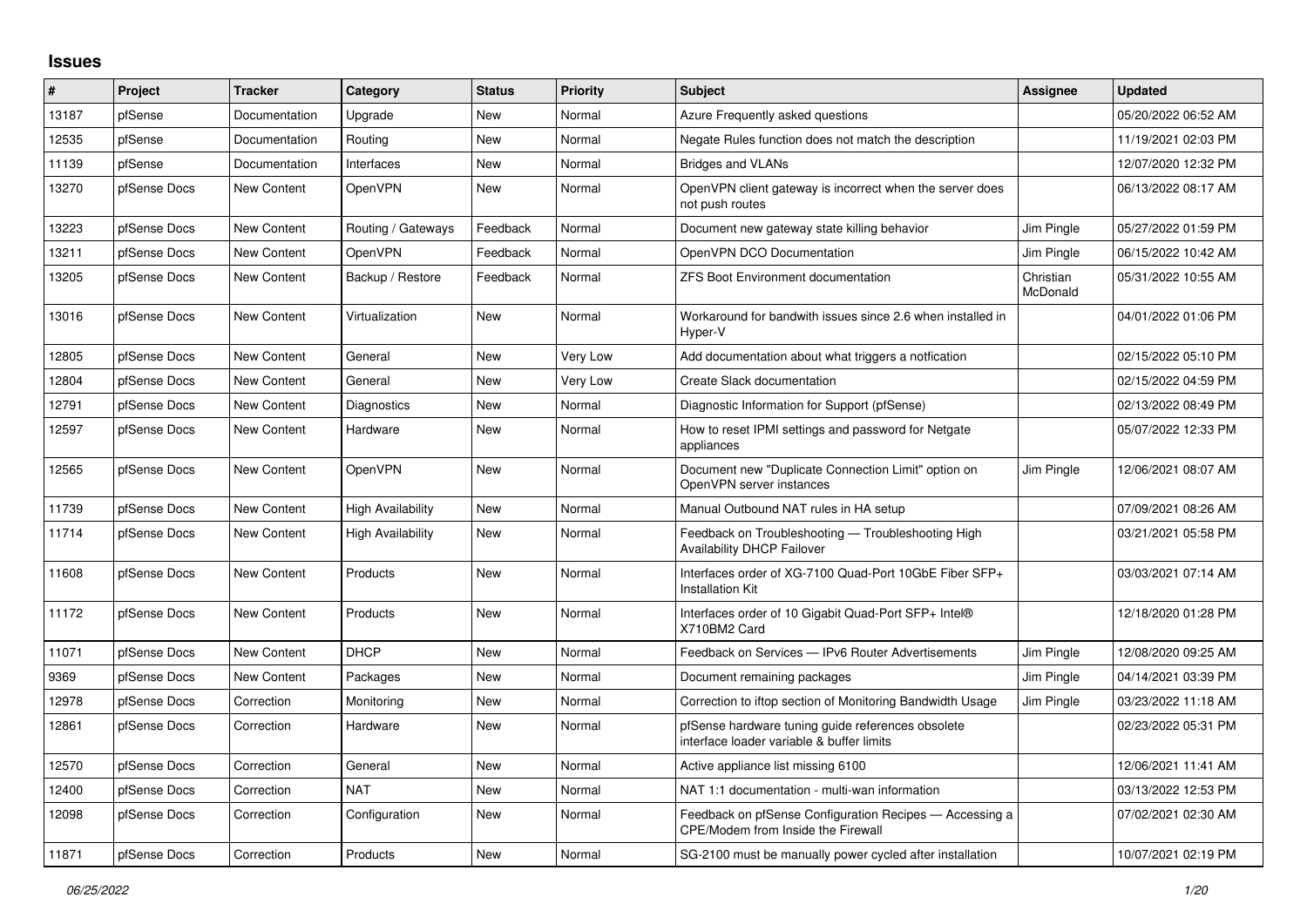| ∦     | <b>Project</b>   | <b>Tracker</b> | Category                   | <b>Status</b>    | <b>Priority</b> | Subject                                                                                                 | Assignee             | <b>Updated</b>      |
|-------|------------------|----------------|----------------------------|------------------|-----------------|---------------------------------------------------------------------------------------------------------|----------------------|---------------------|
| 11223 | pfSense Docs     | Correction     | Products                   | New              | Normal          | Azure Marketplace links are invalid                                                                     | <b>Jared Dillard</b> | 02/03/2021 10:36 AM |
| 11195 | pfSense Docs     | Correction     | Recipes                    | New              | Normal          | Feedback on pfSense Configuration Recipes - Accessing a<br>CPE/Modem from Inside the Firewall           | Jim Pingle           | 12/30/2020 01:13 PM |
| 11145 | pfSense Docs     | Correction     | Virtualization             | New              | Very Low        | Feedback on pfSense Configuration Recipes - Virtualizing<br>pfSense with Hyper-V                        | Jim Pingle           | 03/06/2021 04:14 PM |
| 11067 | pfSense Docs     | Correction     | Wireless                   | New              | Normal          | Feedback on Wireless - Recommended Wireless<br>Hardware                                                 | Jim Pingle           | 11/16/2020 07:17 AM |
| 10924 | pfSense Docs     | Correction     | Recipes                    | New              | Normal          | Feedback on Virtualization - Virtualizing pfSense with<br>VMware vSphere / ESXi                         | Jim Pingle           | 09/23/2020 03:46 PM |
| 10821 | pfSense Docs     | Correction     | General                    | New              | Normal          | Use neutral language alternatives                                                                       | Jim Pingle           | 09/23/2020 10:43 AM |
| 10482 | pfSense Docs     | Correction     | Virtualization             | New              | Normal          | In AWS, Get System Log may not show output and Get<br>Instance Screenshot may need to be used           | Jim Pingle           | 04/20/2020 09:07 AM |
| 9685  | pfSense Docs     | Correction     | <b>Firewall Rules</b>      | New              | Normal          | Feedback on Firewall - Floating Rules                                                                   | Jim Pingle           | 09/23/2020 02:57 PM |
| 9608  | pfSense Docs     | Correction     | Recipes                    | New              | Low             | Feedback on Virtualization - Virtualizing pfSense with<br>Hyper-V                                       | Jim Pingle           | 03/06/2021 04:29 PM |
| 9454  | pfSense Docs     | Correction     | Interfaces                 | New              | Low             | Feedback on IDS / IPS - Snort Suppression Lists                                                         | Jim Pingle           | 09/23/2020 02:44 PM |
| 9374  | pfSense Docs     | Correction     | Recipes                    | New              | Normal          | Feedback on Virtualization - Virtualizing pfSense with<br>Hyper-V                                       | Jim Pingle           | 09/23/2020 02:40 PM |
| 9370  | pfSense Docs     | Correction     | General                    | In Progress      | Normal          | Update old screenshots                                                                                  | Jim Pingle           | 12/03/2021 09:55 AM |
| 9310  | pfSense Docs     | Correction     | Products                   | New              | Normal          | Appliances with internal switch need the MAC Address<br>section of their Getting Started guides updated | Jim Pingle           | 09/23/2020 10:24 AM |
| 8852  | pfSense Docs     | Correction     | <b>DHCP</b>                | New              | Normal          | [feedback form] Unclear about "Client Identifier" in a static<br>mapping                                | Jim Pingle           | 09/23/2020 02:30 PM |
| 13291 | pfSense Docs     | Todo           | Configuration              | New              | Low             | Notification documentation                                                                              |                      | 06/21/2022 10:22 AM |
| 13268 | pfSense          | Todo           | Console Menu               | Ready To<br>Test | Normal          | columns don't align nicely in console with medium-long<br>interface names                               |                      | 06/12/2022 10:32 PM |
| 13255 | pfSense Packages | Todo           | OpenVPN Client<br>Export   | New              | Normal          | Set PKCS#12 algorithm when exporting OpenVPN ZIP or<br>Windows bundles                                  | Jim Pingle           | 06/08/2022 10:37 AM |
| 13250 | pfSense          | Todo           | DHCP (IPv4)                | New              | Very Low        | Clean up DHCP Server option language                                                                    | Jim Pingle           | 06/06/2022 07:32 AM |
| 13236 | pfSense Docs     | Todo           | <b>Products</b>            | New              | Normal          | Document link speed limitations with igc and ix on<br>6100/4100                                         |                      | 05/31/2022 05:53 PM |
| 13229 | pfSense Docs     | Todo           | <b>Captive Portal</b>      | Feedback         | Normal          | Update documentation for IPFW to PF transition for Limiters<br>and Captive Portal                       | Jim Pingle           | 05/27/2022 03:04 PM |
| 13189 | pfSense Plus     | Todo           | OpenVPN                    | Feedback         | Normal          | Input validation should reject the combination of DCO and<br>P2P mode                                   | Jim Pingle           | 05/26/2022 10:50 AM |
| 13159 | pfSense          | Todo           | Web Interface              | New              | Very Low        | Decrease distance between img-buttons in webGUI to<br>eliminate mistake entry                           |                      | 05/14/2022 06:52 AM |
| 13108 | pfSense Docs     | Todo           | Installation /<br>Upgrades | New              | Normal          | ZFS filesystem implications                                                                             | Jim Pingle           | 04/27/2022 03:18 PM |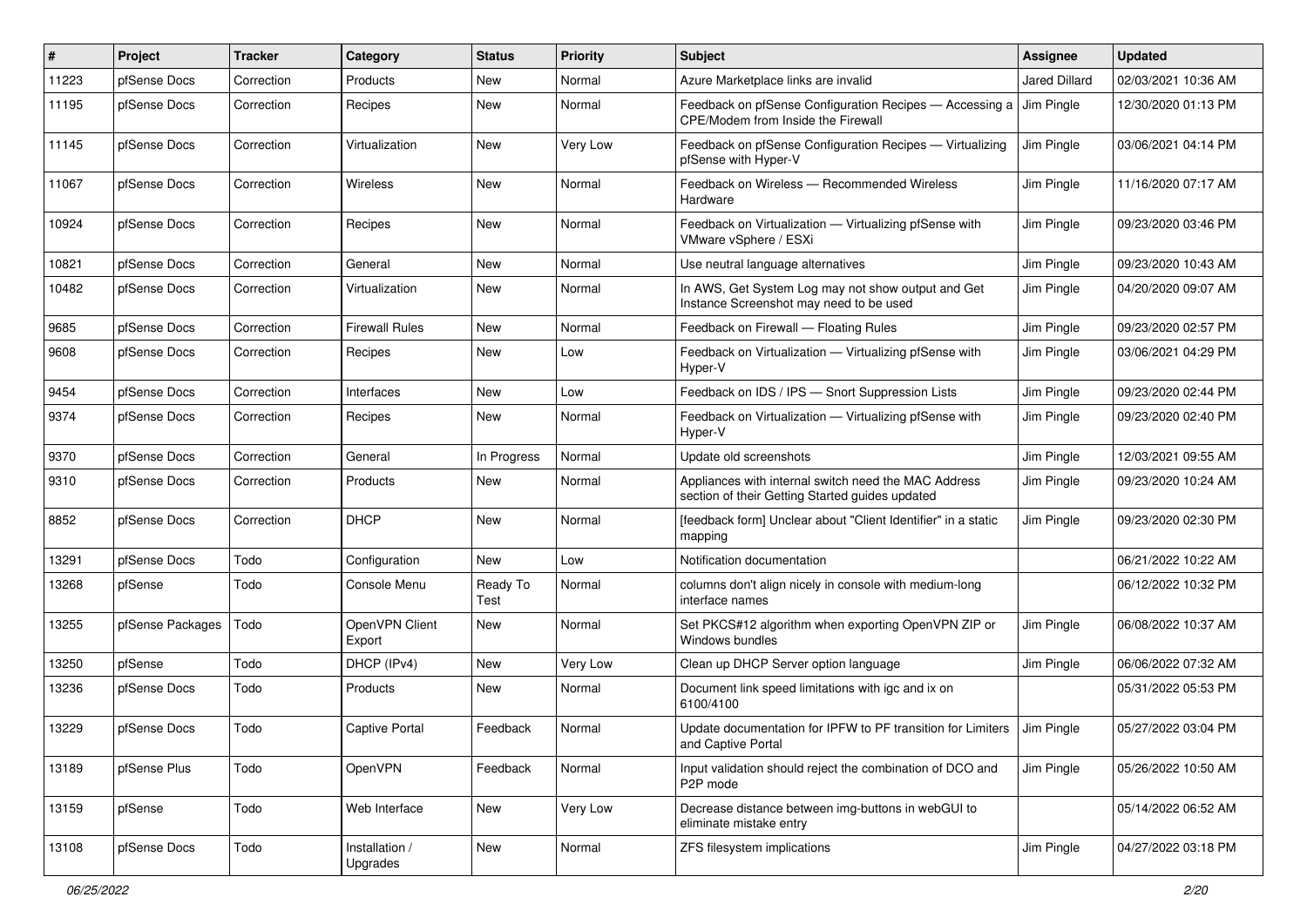| $\vert$ # | Project          | <b>Tracker</b> | Category                    | <b>Status</b>                 | <b>Priority</b> | <b>Subject</b>                                                                                              | <b>Assignee</b>       | <b>Updated</b>      |
|-----------|------------------|----------------|-----------------------------|-------------------------------|-----------------|-------------------------------------------------------------------------------------------------------------|-----------------------|---------------------|
| 13058     | pfSense          | Todo           | Rules / NAT                 | New                           | Normal          | Add static routes and directly connected networks back to<br>policy route negation rules                    |                       | 04/13/2022 08:05 AM |
| 13020     | pfSense Docs     | Todo           | <b>Firewall Rules</b>       | <b>New</b>                    | Normal          | easyrule command documentation should document<br>permissible wildcards                                     | Jim Pingle            | 04/04/2022 08:01 AM |
| 12980     | pfSense Docs     | Todo           | OpenVPN                     | Feedback                      | Normal          | Add warnings against OpenVPN Shared Key mode                                                                | Jim Pingle            | 03/24/2022 02:11 PM |
| 12883     | pfSense Docs     | Todo           | <b>DNS</b>                  | New                           | Normal          | Feedback on Services - DNS Resolver - Host Overrides                                                        |                       | 02/28/2022 07:54 PM |
| 12865     | pfSense Packages | Todo           | <b>RRD Summary</b>          | Feedback                      | Normal          | <b>RRD Summary improvements</b>                                                                             | Viktor Gurov          | 03/04/2022 12:20 PM |
| 12806     | pfSense Packages | Todo           | node exporter               | New                           | Normal          | Update node exporter to 1.3.1                                                                               |                       | 02/15/2022 05:26 PM |
| 12787     | pfSense Docs     | Todo           | <b>IPsec</b>                | New                           | Normal          | Feedback on pfSense Configuration Recipes - Routing<br>Internet Traffic Through a Site-to-Site IPsec Tunnel |                       | 02/11/2022 11:28 PM |
| 12782     | pfSense          | Todo           | Build / Release             | New                           | Normal          | Disable compatibility flag                                                                                  | <b>Brad Davis</b>     | 05/17/2022 02:33 PM |
| 12770     | pfSense Docs     | Todo           | <b>Firewall Rules</b>       | New                           | Normal          | Feedback on Firewall — Configuring firewall rules                                                           |                       | 02/07/2022 07:43 PM |
| 12756     | pfSense Docs     | Todo           | <b>WireGuard</b>            | <b>New</b>                    | Normal          | Feedback on pfSense Configuration Recipes - WireGuard<br>Remote Access VPN Configuration Example            | Christian<br>McDonald | 05/31/2022 11:42 AM |
| 12717     | pfSense Packages | Todo           | Squid                       | New                           | Normal          | Squid 5.x Branch                                                                                            |                       | 01/25/2022 06:24 PM |
| 12659     | pfSense Docs     | Todo           | Hardware                    | New                           | Normal          | Feedback on Hardware - Hardware Tuning and<br>Troubleshooting - Flow Control for ix                         |                       | 01/16/2022 10:22 AM |
| 12461     | pfSense Docs     | Todo           | Hardware                    | <b>New</b>                    | Normal          | Improve macOS Serial Command Instructions                                                                   |                       | 10/15/2021 03:47 PM |
| 12459     | pfSense          | Todo           | <b>Virtual IP Addresses</b> | <b>New</b>                    | Normal          | Add IP Alias subnet input validation                                                                        |                       | 10/15/2021 09:35 AM |
| 12457     | pfSense Docs     | Todo           | Packages                    | New                           | Very Low        | Add UPS Configuration Recipes for apcupsd and nut UPS<br>Packages with Common Brand Units                   |                       | 10/18/2021 08:37 AM |
| 12431     | pfSense          | Todo           | Web Interface               | <b>Pull Request</b><br>Review | Normal          | GUI pages should use "POST" for AJAX calls, not "GET"                                                       | <b>Viktor Gurov</b>   | 05/17/2022 02:20 PM |
| 12427     | pfSense Packages | Todo           | haproxy                     | New                           | Normal          | ha-proxy: action order in the GUI is not keeped in the<br>resulting ha-proxy configuration                  |                       | 10/06/2021 07:02 AM |
| 12411     | pfSense Docs     | Todo           | <b>High Availability</b>    | <b>New</b>                    | Normal          | Feedback on High Availability - pfSense XML-RPC Config<br><b>Sync Overview</b>                              |                       | 09/29/2021 10:39 AM |
| 12402     | pfSense Docs     | Todo           | Configuration               | <b>New</b>                    | Normal          | Feedback on Configuration - Advanced Configuration<br>Options - Notifications                               |                       | 09/24/2021 12:46 AM |
| 12395     | pfSense Docs     | Todo           | Packages                    | New                           | Normal          | Feedback on Packages - FRR Package - Border<br>Gateway Protocol - BGP Required Information                  |                       | 09/21/2021 04:32 PM |
| 12367     | pfSense          | Todo           | Installer                   | <b>New</b>                    | Normal          | ZFS: Do not show memstick disk on target list                                                               |                       | 09/13/2021 07:37 AM |
| 12354     | pfSense Packages | Todo           | haproxy                     | Feedback                      | High            | Update haproxy-devel to mitigate CVE-2021-40346                                                             | <b>Viktor Gurov</b>   | 05/12/2022 08:50 AM |
| 12351     | pfSense Packages | Todo           | pfBlockerNG                 | Feedback                      | Normal          | Remove non-functional feeds                                                                                 | <b>Viktor Gurov</b>   | 02/04/2022 02:29 PM |
| 12268     | pfSense Docs     | Todo           | <b>Firewall Rules</b>       | New                           | Normal          | Feedback on Firewall - Aliases                                                                              |                       | 08/17/2021 12:55 AM |
| 12243     | pfSense          | Todo           | Package System              | <b>New</b>                    | Normal          | Implement "plugin interfaces()"                                                                             |                       | 02/07/2022 03:50 AM |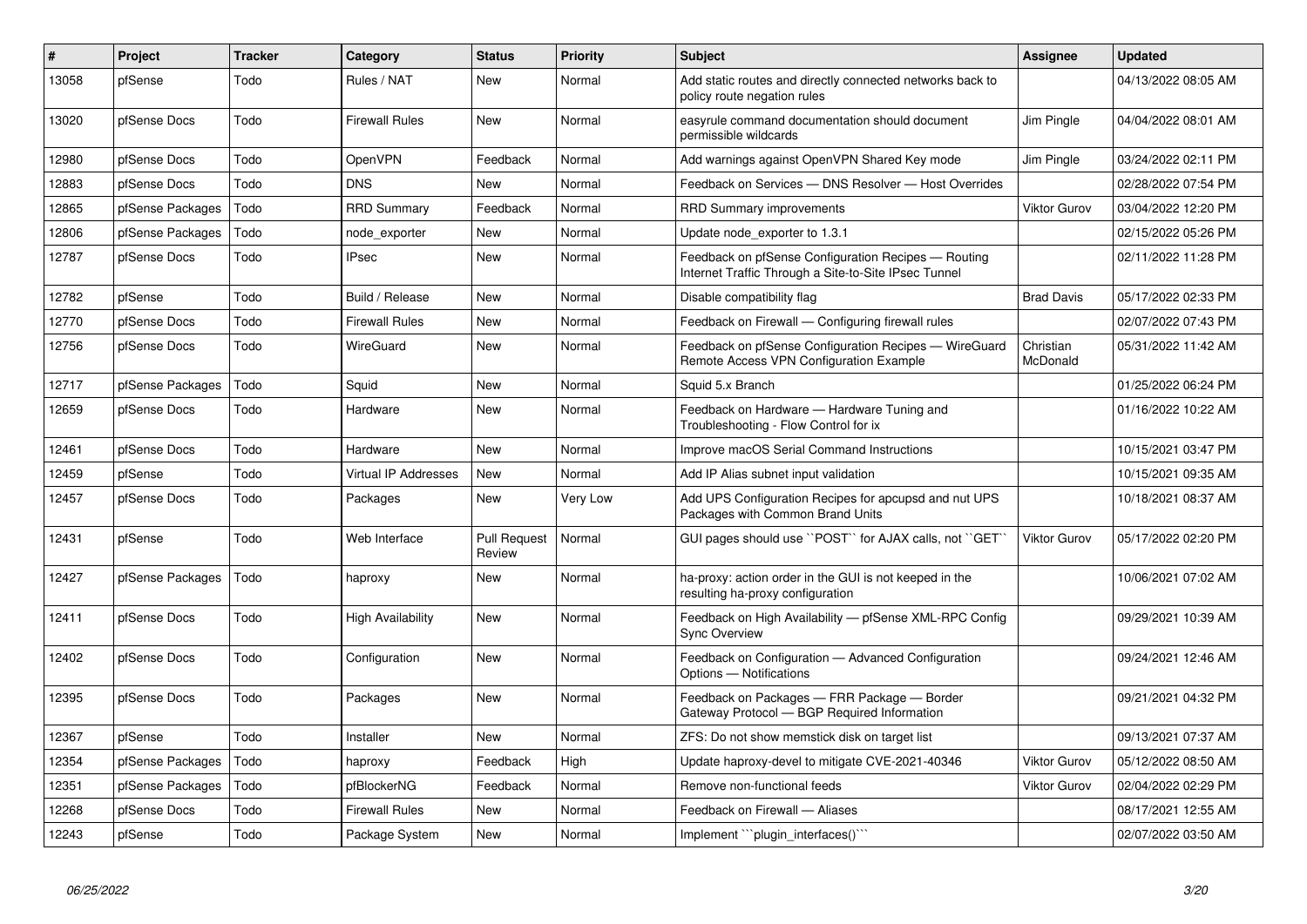| #     | Project          | <b>Tracker</b> | Category                     | <b>Status</b>                 | <b>Priority</b> | <b>Subject</b>                                                                       | Assignee                              | <b>Updated</b>      |
|-------|------------------|----------------|------------------------------|-------------------------------|-----------------|--------------------------------------------------------------------------------------|---------------------------------------|---------------------|
| 12237 | pfSense Docs     | Todo           | Hardware                     | New                           | Normal          | Feedback on Hardware - Hardware Tuning and<br>Troubleshooting                        |                                       | 08/10/2021 03:13 AM |
| 12214 | pfSense Docs     | Todo           | General                      | New                           | Low             | Connect to WebGui.                                                                   |                                       | 08/05/2021 04:39 AM |
| 12176 | pfSense          | Todo           | Interfaces                   | <b>Pull Request</b><br>Review | Normal          | Hide WireGuard interfaces on appropriate pages                                       |                                       | 08/11/2021 12:52 AM |
| 12162 | pfSense Docs     | Todo           | Products                     | New                           | Normal          | Add "usb reset" as possible solution for non-booting flash<br>drives on the SG-1100  |                                       | 10/07/2021 02:19 PM |
| 12063 | pfSense Docs     | Todo           | <b>Dynamic DNS</b>           | New                           | Normal          | Feedback on Services - Dynamic DNS - Configuring RFC<br>2136 Dynamic DNS updates     |                                       | 06/18/2021 06:24 PM |
| 12025 | pfSense          | Todo           | Web Interface                | New                           | Very Low        | Add 1:1 Validation to Notify Someone They are 1:1 NAT'ing<br>an Interface Address    |                                       | 06/11/2021 10:05 AM |
| 11944 | pfSense Docs     | Todo           | Packages                     | New                           | Normal          | Feedback on Packages - FRR Package - Bidirectional<br><b>Forwarding Detection</b>    |                                       | 05/21/2021 12:57 AM |
| 11648 | pfSense Docs     | Todo           | Packages                     | New                           | Normal          | Feedback on Packages - AWS VPC Wizard - pfSense<br><b>Plus Configuration Details</b> |                                       | 03/10/2021 06:30 AM |
| 11622 | pfSense Docs     | Todo           | <b>IPsec</b>                 | New                           | Normal          | Update pfSense VPC VPN Configuration Wizard docs                                     |                                       | 03/04/2021 09:36 AM |
| 11508 | pfSense          | Todo           | Web Interface                | <b>Pull Request</b><br>Review | Low             | Update SimplePie to to v1.5.6                                                        |                                       | 02/23/2021 07:23 AM |
| 11471 | pfSense Docs     | Todo           | Development                  | New                           | Low             | Feedback on Development - Developing Packages                                        | Jim Pingle                            | 02/19/2021 02:52 PM |
| 11280 | pfSense          | Todo           | WireGuard                    | New                           | Normal          | Add WireGuard to ALTQ list                                                           |                                       | 04/27/2021 12:32 PM |
| 10464 | pfSense          | Todo           | Upgrade                      | New                           | Low             | Disallow package updates when a system update is<br>available                        |                                       | 04/21/2022 12:39 PM |
| 10199 | pfSense          | Todo           | Translations                 | New                           | Very Low        | Improve Spanish translation interface                                                | Aluisco Miguel<br>Ricardo<br>Mastrapa | 01/22/2020 09:22 AM |
| 9200  | pfSense Packages | Todo           | <b>ACME</b>                  | New                           | Normal          | Add DNS support for Google domain to Acme manager                                    | Jim Pingle                            | 02/15/2022 03:16 AM |
| 8743  | pfSense          | Todo           | Gateways                     | New                           | Low             | Gateway Groups page should list gateways in tier order                               |                                       | 08/14/2019 12:16 PM |
| 8270  | pfSense          | Todo           | Web Interface                | New                           | Very Low        | Fix grammatically erroneous repetition                                               |                                       | 01/11/2018 08:19 AM |
| 7411  | pfSense Packages | Todo           | ladvd                        | New                           | Low             | LADVD Devices not wide enough                                                        |                                       | 10/22/2017 05:04 AM |
| 7385  | pfSense          | Todo           | Web Interface                | New                           | Normal          | Sanitize PHP includes                                                                |                                       | 08/13/2019 03:22 PM |
| 6752  | pfSense Packages | Todo           | <b>Status Traffic Totals</b> | New                           | Low             | <b>Traffic Totals Data Summary Graph</b>                                             | Jared Dillard                         | 11/08/2017 08:58 AM |
| 6727  | pfSense          | Todo           | Web Interface                | New                           | Very Low        | Missing file apple-touch-icon-precomposed.png?                                       | Jared Dillard                         | 08/18/2016 02:10 PM |
| 6697  | pfSense          | Todo           | Web Interface                | New                           | Low             | White squares around the numeric values in the Status /<br>Queues page               | Jared Dillard                         | 08/15/2016 03:19 AM |
| 6647  | pfSense          | Todo           | Web Interface                | New                           | Very Low        | <b>Enable Additional Security Headers</b>                                            |                                       | 05/14/2021 01:09 AM |
| 6501  | pfSense          | Todo           | Web Interface                | New                           | Normal          | Tightening up subnet expansion                                                       |                                       | 08/13/2019 01:23 PM |
| 6390  | pfSense          | Todo           | Dashboard                    | New                           | Low             | Autoscale from Traffic Graph not correct size (big graphs)                           |                                       | 05/23/2016 01:38 PM |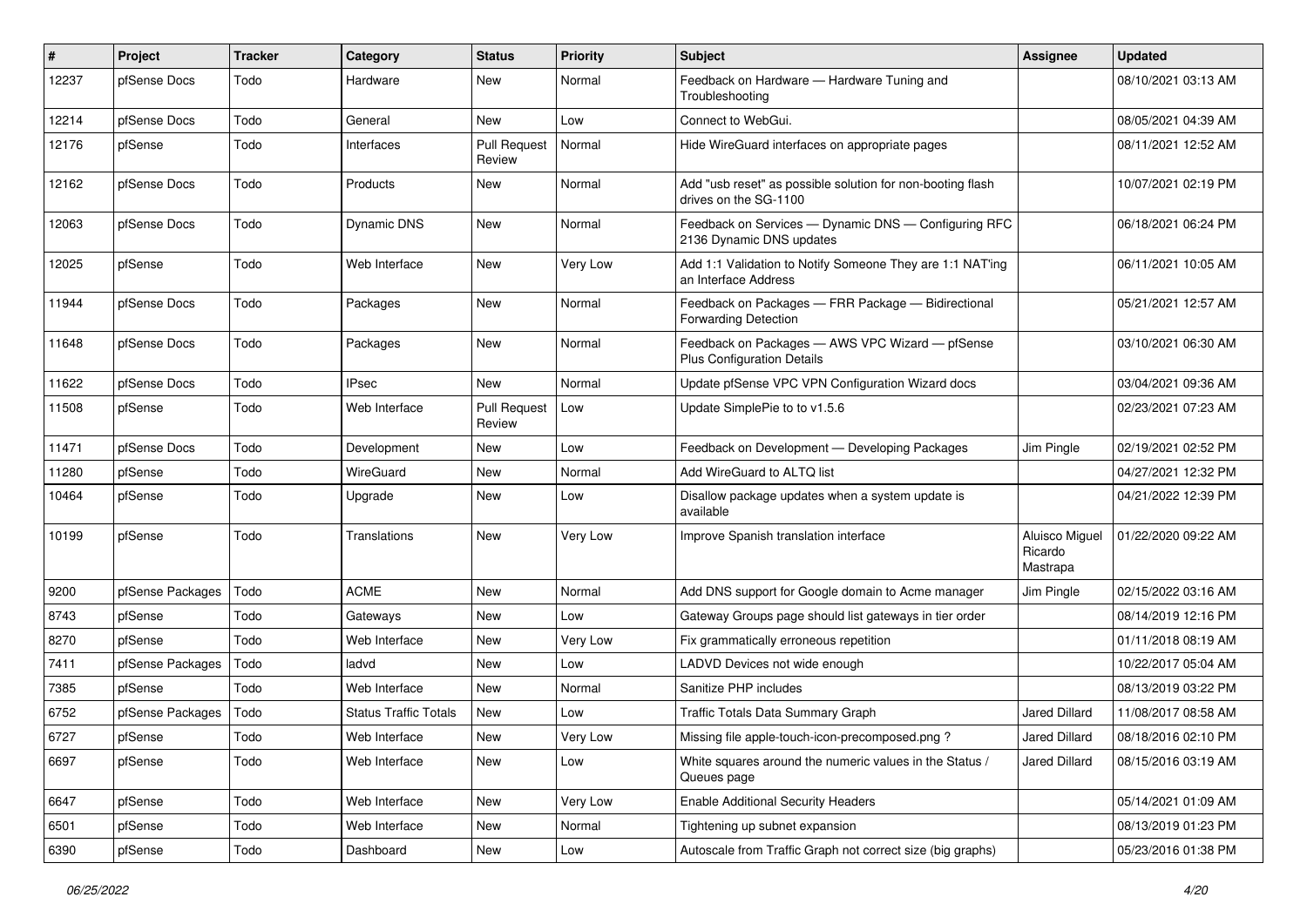| $\sharp$ | <b>Project</b>   | <b>Tracker</b> | Category                        | <b>Status</b>                 | <b>Priority</b> | <b>Subject</b>                                                                     | <b>Assignee</b>      | <b>Updated</b>      |
|----------|------------------|----------------|---------------------------------|-------------------------------|-----------------|------------------------------------------------------------------------------------|----------------------|---------------------|
| 6332     | pfSense          | Todo           | Web Interface                   | New                           | Normal          | Upgrade encryption options to cover current range of<br>recommendations            |                      | 08/13/2019 02:34 PM |
| 5902     | pfSense          | Todo           | Configuration<br><b>Backend</b> | New                           | Normal          | Use a common place for default values                                              |                      | 08/13/2019 12:53 PM |
| 5480     | pfSense          | Todo           | Web Interface                   | <b>New</b>                    | Low             | inconsistent display of default values in fields                                   | <b>Jared Dillard</b> | 03/01/2016 04:59 PM |
| 5445     | pfSense          | Todo           | Web Interface                   | New                           | Normal          | Improve banner for "background activity"                                           |                      | 02/06/2016 04:43 AM |
| 2099     | pfSense          | Todo           | CARP                            | New                           | Normal          | Remove "queue" from CARP traffic                                                   |                      | 01/19/2012 10:59 AM |
| 1940     | pfSense          | Todo           | Logging                         | <b>New</b>                    | Normal          | Integrate rSyslogd                                                                 |                      | 07/06/2018 02:11 PM |
| 1521     | pfSense          | Todo           | Routing                         | New                           | Normal          | Investigate FreeBSD route metric support for future versions                       |                      | 05/12/2011 11:28 AM |
| 33       | pfSense          | Todo           | User Manager /<br>Privileges    | New                           | Normal          | L2TP users integration with user manager                                           |                      | 02/06/2016 04:53 AM |
| 32       | pfSense          | Todo           | User Manager /<br>Privileges    | New                           | Normal          | PPPoE Server users integration with user manager                                   |                      | 02/06/2016 04:53 AM |
| 13297    | pfSense          | Feature        | Routing                         | New                           | Normal          | Support for Gateway Groups as Static Route destinations                            |                      | 06/24/2022 07:41 AM |
| 13296    | pfSense          | Feature        | DHCP (IPv6)                     | New                           | Normal          | Add support for DHCP6 OPTION_PD_EXCLUDE (RFC<br>6603)                              |                      | 06/24/2022 10:10 PM |
| 13294    | pfSense          | Feature        | Gateways                        | New                           | Low             | Change gateway name                                                                |                      | 06/22/2022 06:07 PM |
| 13293    | pfSense          | Feature        | OpenVPN                         | New                           | Normal          | Option to set auth-gen-token in OpenVPN GUI                                        |                      | 06/21/2022 02:35 PM |
| 13292    | pfSense Packages | Feature        | <b>ACME</b>                     | New                           | Normal          | Separator                                                                          |                      | 06/21/2022 12:06 PM |
| 13287    | pfSense          | Feature        | Configuration<br><b>Backend</b> | New                           | Normal          | Encode OpenVPN Custom Options                                                      |                      | 06/20/2022 10:33 AM |
| 13284    | pfSense Packages | Feature        | FreeRADIUS                      | <b>New</b>                    | Normal          | Option to define "Issuer" in OPT configuration.                                    | Jakob<br>Nordgarden  | 06/19/2022 12:10 PM |
| 13264    | pfSense          | Feature        | <b>IPsec</b>                    | <b>New</b>                    | Normal          | IPSec Phase2 select multiple PFS key groups                                        |                      | 06/10/2022 04:29 PM |
| 13260    | pfSense          | Feature        | Authentication                  | <b>New</b>                    | Normal          | Add support for OpenVPN static-challenge                                           |                      | 06/09/2022 02:04 PM |
| 13256    | pfSense          | Feature        | DHCP (IPv4)                     | New                           | Normal          | Better handling of duplicate IPs in static DHCP assignments                        |                      | 06/11/2022 04:51 PM |
| 13246    | pfSense Packages | Feature        | iperf                           | New                           | Normal          | iperf3 service controls do not work                                                |                      | 06/05/2022 06:51 PM |
| 13245    | pfSense          | Feature        | Aliases / Tables                | <b>Pull Request</b><br>Review | Normal          | Type column on Alias lists                                                         | Jim Pingle           | 06/06/2022 07:09 AM |
| 13244    | pfSense          | Feature        | Web Interface                   | New                           | Normal          | Add help text under Timezone settings in the GUI                                   |                      | 06/03/2022 01:00 PM |
| 13242    | pfSense          | Feature        | Gateway Monitoring              | New                           | Normal          | Enhancements to static route creation/deletion for dpinger<br>monitor IPs          |                      | 06/03/2022 11:20 AM |
| 13227    | pfSense          | Feature        | <b>IPsec</b>                    | New                           | High            | Enable IPSec Virtual IP Pool assignment by Radius for<br>Mobile Users - SIMPLE FIX |                      | 05/27/2022 10:15 AM |
| 13220    | pfSense          | Feature        | Captive Portal                  | <b>New</b>                    | Very Low        | Voucher per-roll bandwidth restrictions and traffic quotas                         |                      | 05/26/2022 08:16 AM |
| 13219    | pfSense          | Feature        | Captive Portal                  | New                           | Very Low        | Enable/Disable single voucher roll                                                 |                      | 05/26/2022 08:14 AM |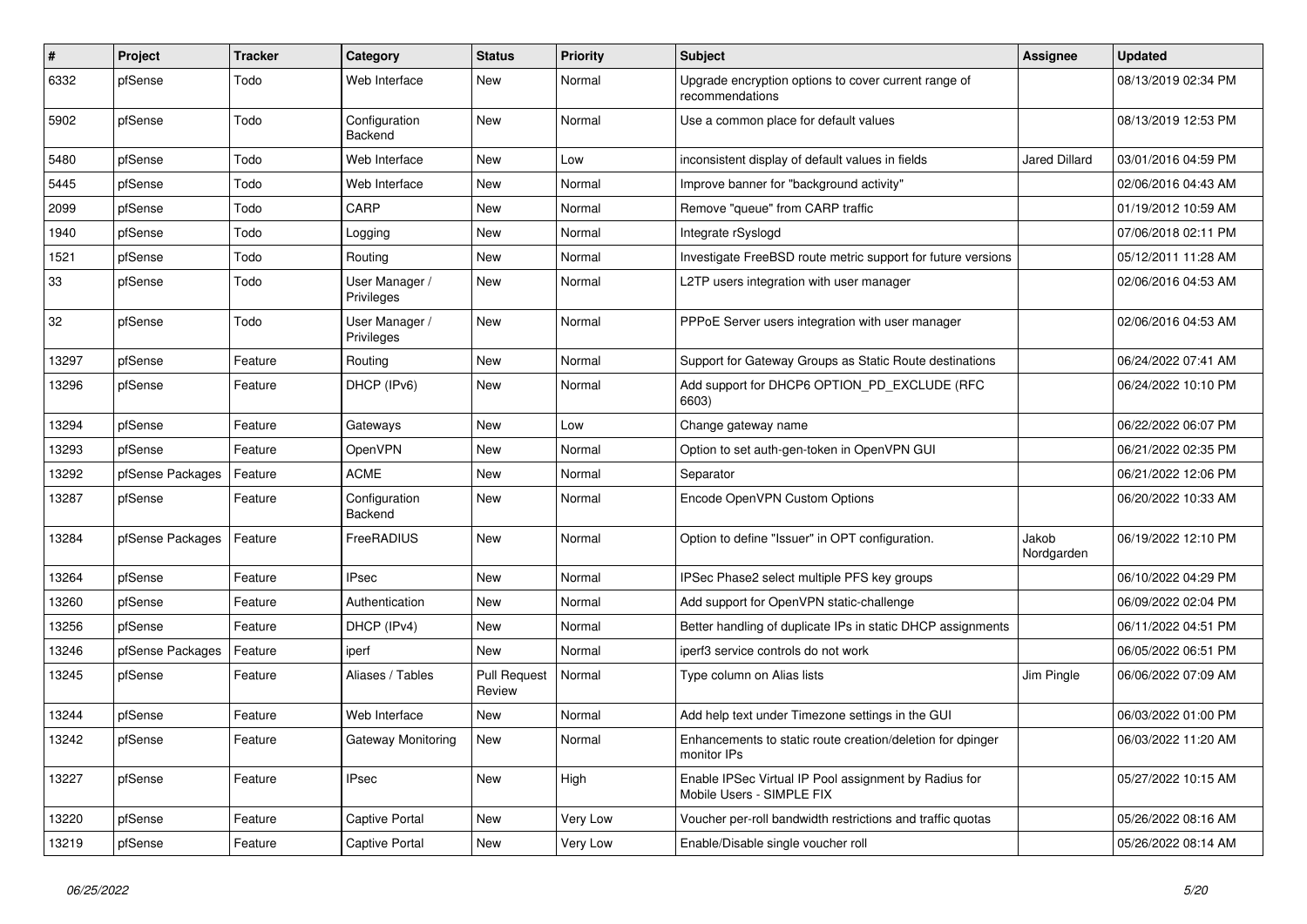| #     | Project          | <b>Tracker</b> | Category                        | <b>Status</b>                   | <b>Priority</b> | <b>Subject</b>                                                                                  | Assignee            | <b>Updated</b>      |
|-------|------------------|----------------|---------------------------------|---------------------------------|-----------------|-------------------------------------------------------------------------------------------------|---------------------|---------------------|
| 13207 | pfSense Packages | Feature        | pfBlockerNG                     | New                             | Normal          | The feed column on the Alerts page is confusing                                                 |                     | 05/24/2022 04:56 AM |
| 13201 | pfSense Packages | Feature        | pfBlockerNG                     | <b>New</b>                      | Normal          | Add FireHol Security IP Feeds                                                                   |                     | 05/23/2022 06:34 AM |
| 13200 | pfSense Packages | Feature        | pfBlockerNG                     | New                             | Normal          | Custom DNS Servers for Alert settings                                                           |                     | 05/23/2022 06:16 AM |
| 13199 | pfSense Packages | Feature        | pfBlockerNG                     | New                             | Normal          | Feed groups should not have the first listing in the group bar                                  |                     | 05/23/2022 06:03 AM |
| 13198 | pfSense Packages | Feature        | pfBlockerNG                     | New                             | Normal          | Dark Theme Styling issues - Alerts White bar                                                    |                     | 05/23/2022 06:05 AM |
| 13197 | pfSense Packages | Feature        | pfBlockerNG                     | New                             | Normal          | Put a Single donation link and a proper patreon lin in the<br>pfBlocker Support Banner / Widget |                     | 05/23/2022 05:35 AM |
| 13196 | pfSense Packages | Feature        | pfBlockerNG                     | New                             | Normal          | remove NoVirusThanks feed                                                                       |                     | 05/23/2022 06:05 AM |
| 13195 | pfSense Packages | Feature        | pfBlockerNG                     | New                             | Normal          | Dedicated website for Feed mangement - Community Driven                                         |                     | 05/23/2022 05:22 AM |
| 13179 | pfSense Packages | Feature        | pfBlockerNG                     | <b>New</b>                      | High            | Search based on CIDR                                                                            |                     | 05/17/2022 09:45 AM |
| 13168 | pfSense          | Feature        | Dashboard                       | New                             | Low             | Multiple Dashboard views for a single user                                                      |                     | 05/16/2022 07:53 AM |
| 13165 | pfSense          | Feature        | Dashboard                       | <b>Pull Request</b><br>Review   | Normal          | Feat: live update for Services dashboard widget                                                 |                     | 05/15/2022 01:48 AM |
| 13161 | pfSense          | Feature        | Web Interface                   | New                             | Very Low        | FLASH PORT'S LED button, to help quickly find port that<br>need to be connected to patch&cable  |                     | 05/14/2022 06:35 AM |
| 13160 | pfSense Packages | Feature        | Status Monitoring               | <b>Pull Request</b><br>Review   | Normal          | Option to sort monitoring graph views                                                           |                     | 05/13/2022 12:06 PM |
| 13138 | pfSense Packages | Feature        | pfBlockerNG                     | <b>New</b>                      | Normal          | DNS over HTTPS/TLS Blocking should be removed from<br>SafeSearch                                |                     | 05/07/2022 02:52 AM |
| 13137 | pfSense Packages | Feature        | pfBlockerNG                     | New                             | Normal          | ckuethe/doh-blocklist.txt add to DoH feeds                                                      |                     | 05/07/2022 02:39 AM |
| 13136 | pfSense Packages | Feature        | pfBlockerNG                     | New                             | Normal          | Add crypt0rr DNS-over-HTTPS (DOH) provider list feeds                                           |                     | 05/07/2022 02:27 AM |
| 13135 | pfSense Packages | Feature        | pfBlockerNG                     | New                             | Normal          | Add dibdot DoH-IP-blocklists feeds                                                              | <b>Viktor Gurov</b> | 05/08/2022 01:50 AM |
| 13124 | pfSense          | Feature        | Web Interface                   | <b>Pull Request</b><br>Review   | Normal          | Option to wait for interface selection before displaying<br>firewall rules                      |                     | 05/17/2022 02:15 PM |
| 13096 | pfSense Packages | Feature        | Snort                           | Feedback                        | Normal          | Improve robustness of Snort Rules Update Log size<br>limitation logic                           | <b>Bill Meeks</b>   | 04/25/2022 12:22 PM |
| 13094 | pfSense          | Feature        | Packet Capture                  | <b>Pull Request</b><br>Review   | Normal          | Allow packet capture filtering in tagged packets                                                | Marcos<br>Mendoza   | 04/24/2022 06:06 PM |
| 13091 | pfSense          | Feature        | <b>OpenVPN</b>                  | New                             | Normal          | RFE: Ability to specify the order of OpenVPN Authentication<br>servers                          |                     | 04/22/2022 04:30 PM |
| 13085 | pfSense          | Feature        | <b>OpenVPN</b>                  | Pull Request   Normal<br>Review |                 | OpenVPN: expose NBDD servers in GUI + fix GUI bugs                                              | Jim Pingle          | 04/22/2022 11:09 AM |
| 13072 | pfSense          | Feature        | <b>Traffic Shaper</b><br>(ALTQ) | <b>Pull Request</b><br>Review   | Very Low        | Matching background/font colors of queue values with dark<br>theme.                             |                     | 04/19/2022 07:32 AM |
| 13063 | pfSense Packages | Feature        | Cellular                        | <b>Pull Request</b><br>Review   | Normal          | Cellular package shall support more modems and NMEA<br>port                                     |                     | 05/06/2022 02:38 PM |
| 13054 | pfSense          | Feature        | Package System                  | New                             | Normal          | Package plugin hook for web server configuration stanzas                                        | Jim Pingle          | 04/12/2022 03:04 PM |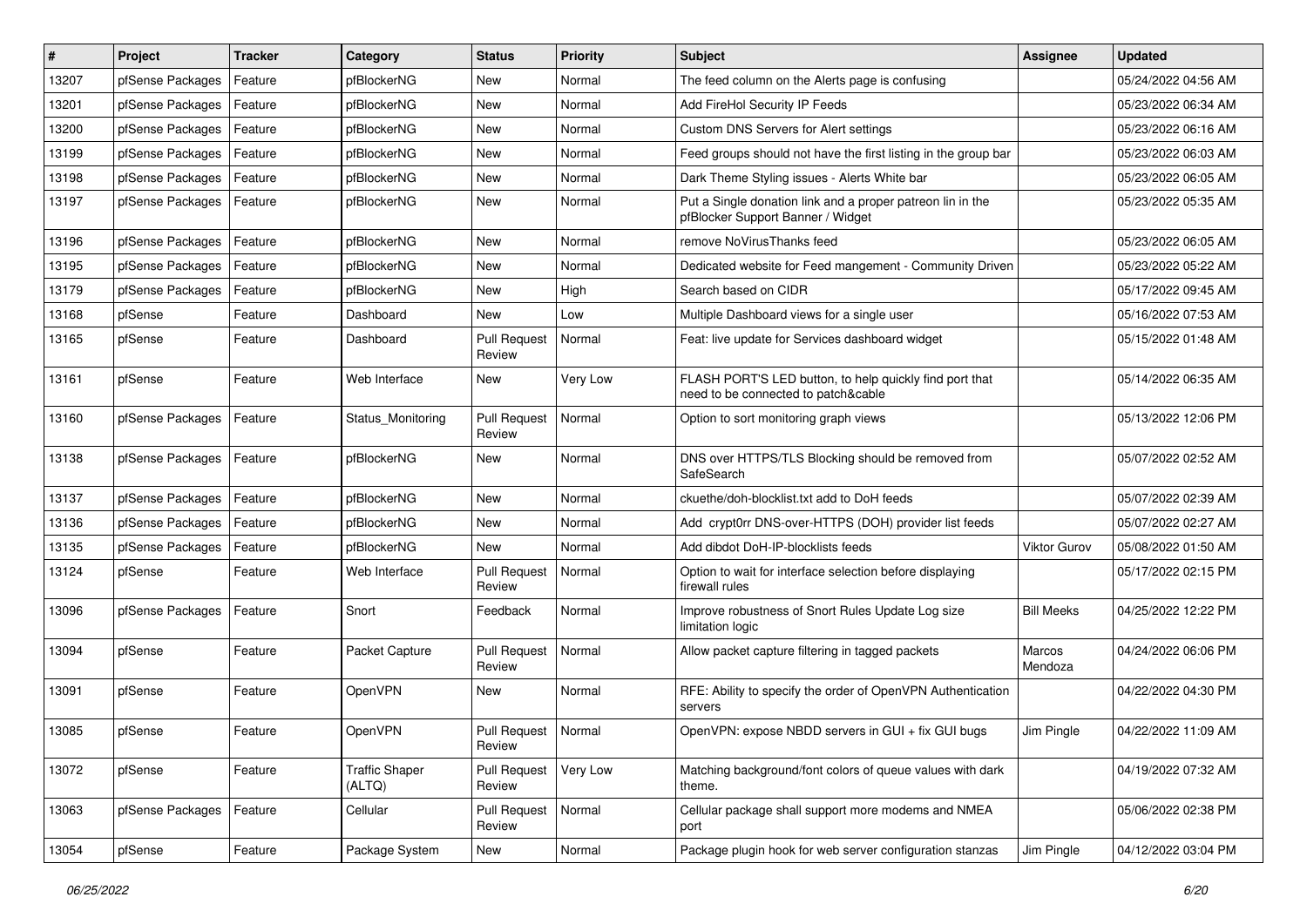| ∦     | Project          | <b>Tracker</b> | Category               | <b>Status</b> | <b>Priority</b> | Subject                                                                                                       | <b>Assignee</b>     | <b>Updated</b>      |
|-------|------------------|----------------|------------------------|---------------|-----------------|---------------------------------------------------------------------------------------------------------------|---------------------|---------------------|
| 13044 | pfSense Packages | Feature        | Mail report            | New           | Normal          | Customized reporting                                                                                          |                     | 04/11/2022 09:22 AM |
| 13039 | pfSense Packages | Feature        | AWS VPC                | New           | Normal          | Handle transit gateway VPNs in the AWS VPN wizard                                                             |                     | 04/11/2022 07:31 AM |
| 13017 | pfSense          | Feature        | Packet Capture         | New           | Normal          | Packet capture: add preview results while capture is running                                                  |                     | 04/09/2022 11:08 AM |
| 13009 | pfSense          | Feature        | OpenVPN                | New           | Normal          | Add option for multiple remote addresses to OpenVPN<br>Client                                                 |                     | 03/31/2022 12:42 PM |
| 12963 | pfSense Packages | Feature        | Nmap                   | Feedback      | Normal          | Run nmap scans in the background                                                                              | Jim Pingle          | 06/06/2022 06:55 PM |
| 12932 | pfSense Packages | Feature        | pfBlockerNG            | New           | High            | pfblockerng per user whitelist                                                                                |                     | 03/11/2022 11:08 AM |
| 12918 | pfSense Packages | Feature        | pfBlockerNG            | New           | Normal          | pfBlockerNG-devel changes from xmlrpc sync do not take<br>effect immediately                                  |                     | 03/07/2022 02:29 PM |
| 12909 | pfSense Packages | Feature        | Suricata               | New           | Normal          | Convert Suricata GeoIP Lookup feature on ALERTS tab to<br>use local GeoIP2 database                           | <b>Viktor Gurov</b> | 03/07/2022 08:28 AM |
| 12903 | pfSense          | Feature        | Notifications          | New           | Normal          | alternative authentication methods for email notifications?                                                   |                     | 03/07/2022 07:52 AM |
| 12889 | pfSense Packages | Feature        | <b>FRR</b>             | New           | Normal          | FRR GUI add set ipv6 next-hop global                                                                          |                     | 03/02/2022 06:10 AM |
| 12882 | pfSense Packages | Feature        | pfBlockerNG            | Feedback      | Normal          | Add the option to specify CURLOPT_INTERFACE in<br>pfBlockerNG IPv4/IPv6 lists                                 |                     | 03/24/2022 11:16 AM |
| 12874 | pfSense          | Feature        | OpenVPN                | New           | Normal          | OpenVPN RADIUS Framed-Pool                                                                                    |                     | 02/25/2022 02:24 PM |
| 12863 | pfSense          | Feature        | Authentication         | New           | Very Low        | dynamically tune sha512crypt rounds                                                                           | Jim Pingle          | 03/19/2022 12:53 PM |
| 12860 | pfSense Packages | Feature        | New Package<br>Request | New           | Normal          | add mmc-utils package to all images                                                                           |                     | 02/24/2022 07:18 AM |
| 12859 | pfSense Packages | Feature        | Zabbix                 | New           | Normal          | Add Zabbix 6.0 LTS (agent and proxy) packages                                                                 |                     | 02/23/2022 07:11 AM |
| 12848 | pfSense          | Feature        | <b>Dynamic DNS</b>     | New           | Normal          | Evaluation of the DynDNS "Result Match" string                                                                |                     | 02/22/2022 02:01 AM |
| 12832 | pfSense Plus     | Feature        | Hardware / Drivers     | New           | Very Low        | 6100 configurable Blinking Blue LED                                                                           |                     | 02/22/2022 07:30 AM |
| 12813 | pfSense          | Feature        | Installer              | New           | Low             | Recover extra data in the installer                                                                           |                     | 02/17/2022 07:52 AM |
| 12812 | pfSense Packages | Feature        | arpwatch               | New           | Normal          | Would it be helpful if the FreeBSD net-mgmt/arpwatch port<br>had an option to use mail/dma for mail delivery? |                     | 02/16/2022 06:09 PM |
| 12789 | pfSense Packages | Feature        | <b>ACME</b>            | New           | Very Low        | Show expiration date of certificates in the ACME package<br>list                                              |                     | 02/14/2022 09:20 AM |
| 12768 | pfSense          | Feature        | Upgrade                | New           | Normal          | pfSense-repo: Make sure default config file exists                                                            |                     | 05/17/2022 02:32 PM |
| 12748 | pfSense Packages | Feature        | Suricata               | New           | Normal          | Suricata blocked page timestamp breakout to it's own<br>sortable column                                       |                     | 02/01/2022 12:06 PM |
| 12746 | pfSense          | I Feature      | Interfaces             | New           | High            | IPoE feature for WAN interface                                                                                |                     | 02/01/2022 01:42 AM |
| 12736 | pfSense Packages | Feature        | pfBlockerNG            | New           | Low             | Allow custom cron intervals                                                                                   |                     | 01/30/2022 08:55 PM |
| 12711 | pfSense Packages | Feature        | Telegraf               | New           | Normal          | Add InfluxDB V2 support                                                                                       |                     | 01/21/2022 02:54 AM |
| 12679 | pfSense          | Feature        | Interfaces             | New           | Normal          | Remind user to update DHCPv6 range when changing<br>interface IPv6 prefix                                     |                     | 01/12/2022 07:36 AM |
| 12676 | pfSense          | Feature        | Rules / NAT            | New           | Normal          | Add the Tagged option on the Port Forward rules edit page                                                     |                     | 01/11/2022 05:52 AM |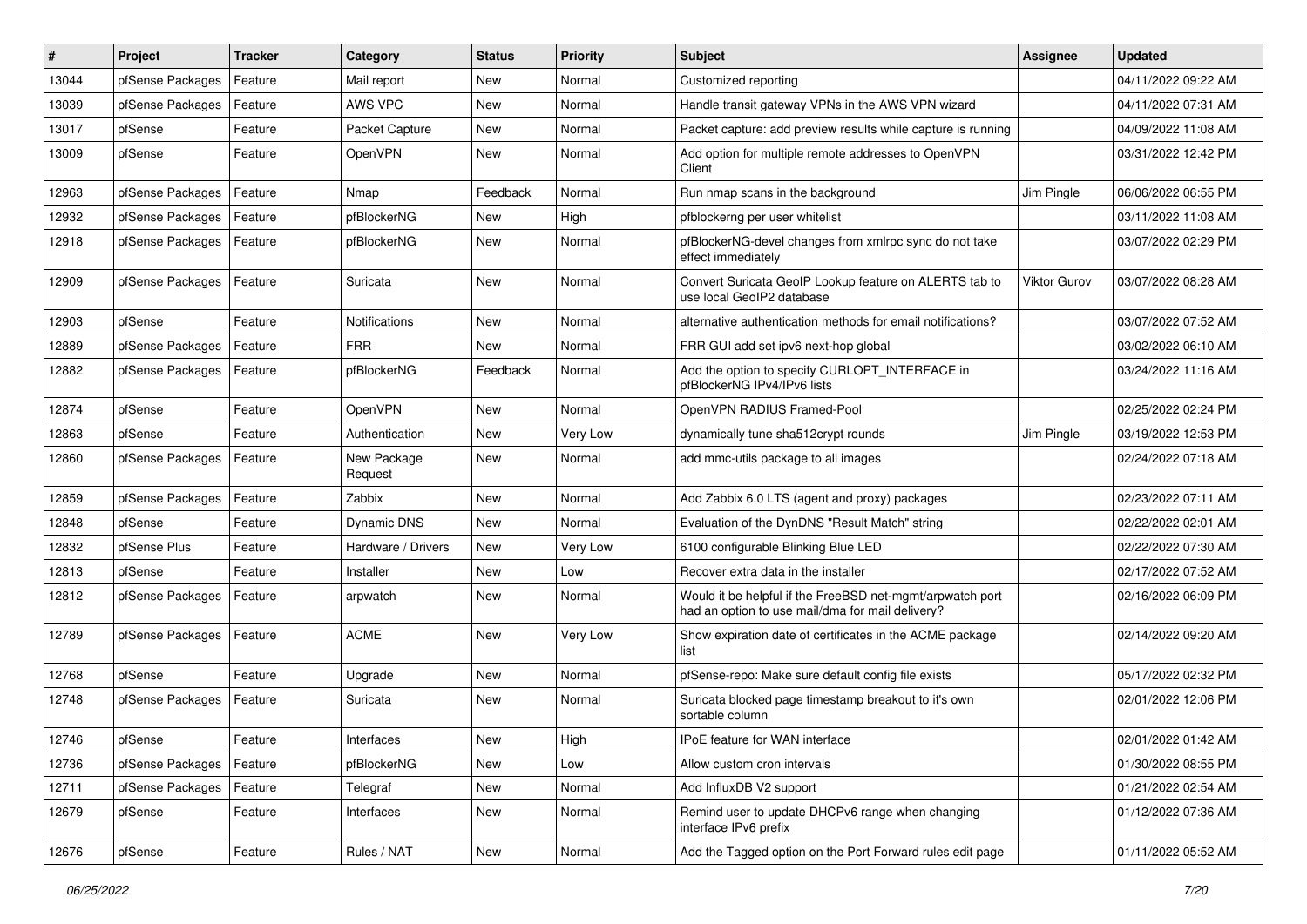| ∦     | Project          | <b>Tracker</b> | Category                | <b>Status</b>                   | <b>Priority</b> | <b>Subject</b>                                                                                     | <b>Assignee</b>       | <b>Updated</b>      |
|-------|------------------|----------------|-------------------------|---------------------------------|-----------------|----------------------------------------------------------------------------------------------------|-----------------------|---------------------|
| 12665 | pfSense          | Feature        | Rules / NAT             | New                             | Normal          | Ability to add custom pf rules from the GUI                                                        |                       | 01/07/2022 09:30 AM |
| 12658 | pfSense Packages | Feature        | darkstat                | New                             | Normal          | Adding prometheus metrics to darkstat                                                              |                       | 05/27/2022 09:44 PM |
| 12656 | pfSense Packages | Feature        | New Package<br>Request  | New                             | Normal          | <b>NextDNS</b>                                                                                     |                       | 01/31/2022 01:50 AM |
| 12625 | pfSense          | Feature        | Logging                 | New                             | Normal          | Granular logging options for default firewall rules.                                               |                       | 12/21/2021 06:39 PM |
| 12602 | pfSense          | Feature        | <b>Dynamic DNS</b>      | New                             | Normal          | DHCPv6 should allow DDNS Client updates for hosts                                                  |                       | 12/15/2021 11:00 AM |
| 12600 | pfSense          | Feature        | Aliases / Tables        | New                             | Normal          | allow custom mask for a network alias created from a FQDN                                          |                       | 12/15/2021 10:50 AM |
| 12573 | pfSense Packages | Feature        | New Package<br>Request  | New                             | Normal          | Dashboard widget with external connection map                                                      | aleksei<br>prokofiev  | 12/07/2021 07:38 AM |
| 12564 | pfSense          | Feature        | Aliases / Tables        | New                             | Low             | add column to show that an Alias is in use by or not                                               |                       | 12/04/2021 07:25 PM |
| 12553 | pfSense          | Feature        | Backup / Restore        | New                             | Normal          | Auto Config Backup: Allow selecting multiple backups for<br>deletion                               |                       | 02/22/2022 04:27 AM |
| 12551 | pfSense          | Feature        | <b>DNS Resolver</b>     | New                             | Low             | Add ability to set DNS resolver search domain list                                                 |                       | 12/01/2021 11:18 AM |
| 12546 | pfSense Plus     | Feature        | Authentication          | New                             | Normal          | Add 2FA Support to pfSense Plus Local Database<br>Authentication                                   |                       | 05/20/2022 11:40 AM |
| 12534 | pfSense Plus     | Feature        | Hardware / Drivers      | New                             | Normal          | Generate a ISO Image for Remote Restore of pfSense Plus<br>on the XG-1537 and 1541 units with IPMI |                       | 05/30/2022 10:28 AM |
| 12526 | pfSense Packages | Feature        | WireGuard               | New                             | Normal          | <b>WireGuard Widget</b>                                                                            | Christian<br>McDonald | 11/17/2021 07:15 AM |
| 12525 | pfSense Packages | Feature        | WireGuard               | New                             | Normal          | WireGuard Tunnel restore configuration                                                             | Christian<br>McDonald | 11/17/2021 07:15 AM |
| 12524 | pfSense Plus     | Feature        | Operating System        | New                             | Normal          | OpenSSL QAT Engine                                                                                 |                       | 04/10/2022 02:54 AM |
| 12522 | pfSense          | Feature        | OpenVPN                 | New                             | Very Low        | More flexible Client-Specific Override options for controlling<br>options pushed to clients        |                       | 04/11/2022 03:11 PM |
| 12521 | pfSense          | Feature        | <b>Operating System</b> | New                             | Very Low        | Add the BBR2, QUIC, RACK Congestion Control (CC)<br>protocols                                      |                       | 11/15/2021 07:40 AM |
| 12520 | pfSense Packages | Feature        | Squid                   | New                             | High            | [Squid] - Allow or Deny Mappings from IP/Host/GeoIP<br>sources                                     |                       | 11/12/2021 02:13 PM |
| 12513 | pfSense Packages | Feature        | WireGuard               | New                             | Normal          | WireGuard Utilization Status (Beyond Active Connection)                                            | Christian<br>McDonald | 12/22/2021 08:40 PM |
| 12502 | pfSense Packages | Feature        | syslog-ng               | New                             | Normal          | Syslog-ng Configuration Library (scl) missing                                                      |                       | 11/02/2021 06:06 PM |
| 12495 | pfSense          | Feature        | Dynamic DNS             | Pull Request   Normal<br>Review |                 | DynDNS: add deSEC IPv4&v6 simultaneos update                                                       | Lukas Wiest           | 11/01/2021 08:53 AM |
| 12494 | pfSense          | Feature        | <b>Dynamic DNS</b>      | <b>Pull Request</b><br>Review   | Normal          | DynDNS: make simultaneous update of IP and LegacyIP<br>possible                                    | <b>Lukas Wiest</b>    | 11/01/2021 08:52 AM |
| 12491 | pfSense Packages | Feature        | squidguard              | New                             | Normal          | squidguard: allow multiple regex                                                                   |                       | 10/28/2021 03:30 PM |
| 12473 | pfSense          | Feature        | <b>IPsec</b>            | New                             | Normal          | Allow user adjustment of IPsec Keep Alive periodic checks                                          |                       | 12/22/2021 05:59 AM |
| 12466 | pfSense          | Feature        | OpenVPN                 | New                             | Very Low        | Option to Disable Renegotiation timer in OpenVPN Server                                            |                       | 06/24/2022 07:16 AM |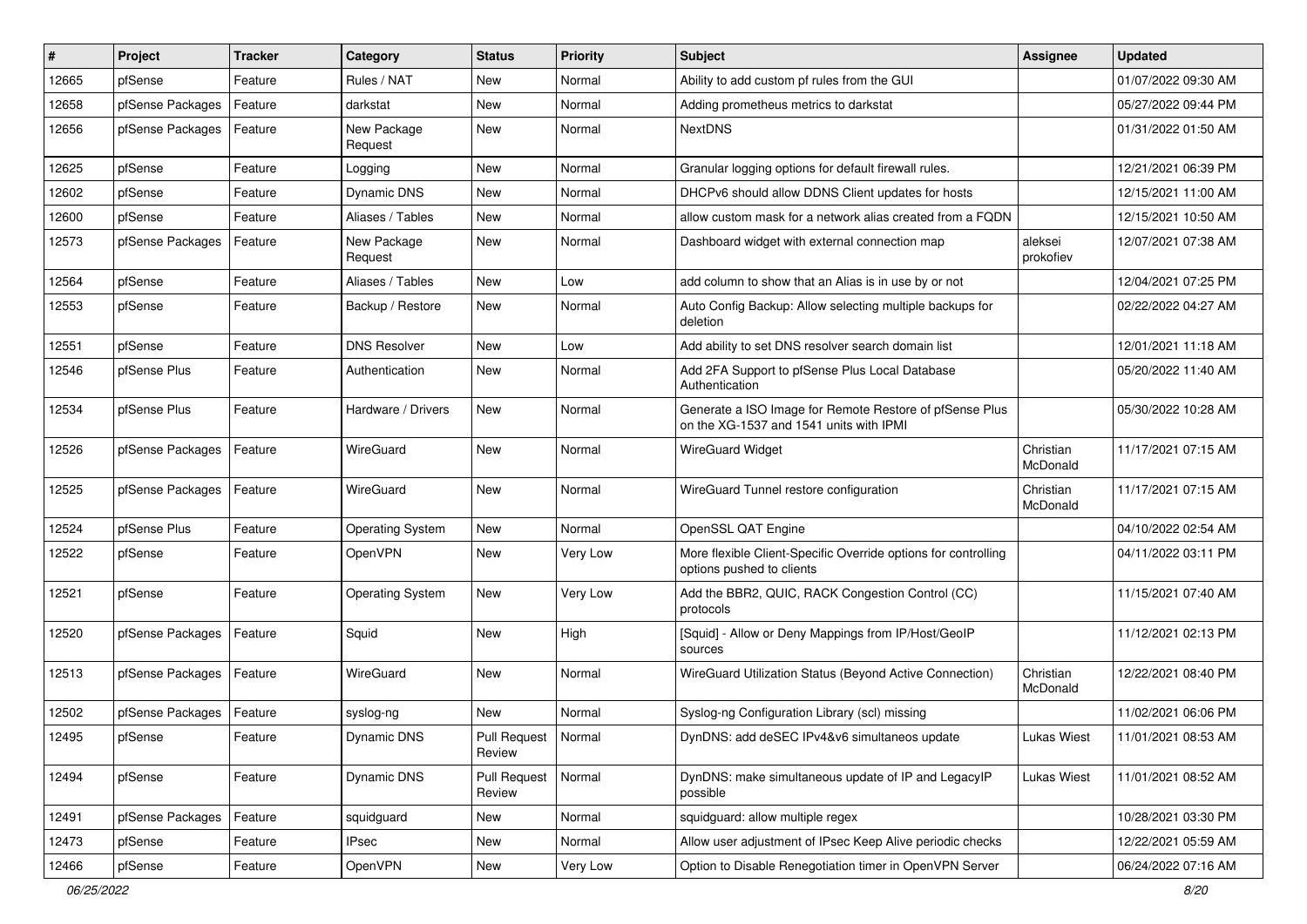| #     | Project          | <b>Tracker</b> | Category                | <b>Status</b>                 | <b>Priority</b> | <b>Subject</b>                                                                                            | Assignee            | <b>Updated</b>      |
|-------|------------------|----------------|-------------------------|-------------------------------|-----------------|-----------------------------------------------------------------------------------------------------------|---------------------|---------------------|
| 12465 | pfSense Packages | Feature        | haproxy                 | New                           | Normal          | Add forwardfor advanced usecases                                                                          |                     | 10/16/2021 07:35 PM |
| 12462 | pfSense Packages | Feature        | Telegraf                | <b>Pull Request</b><br>Review | Normal-package  | Telegraf: Add "devfs" to ignore fs                                                                        | Offstage Roller     | 10/18/2021 09:03 AM |
| 12458 | pfSense          | Feature        | Authentication          | New                           | Normal          | Use "unixHomeDirectory" instead of "homeDirectory" when<br>LDAP authentication server is Active Directory |                     | 10/15/2021 08:18 AM |
| 12370 | pfSense          | Feature        | Rules / NAT             | New                           | Low             | Add limiters to Queue column on firewall rule list                                                        |                     | 09/14/2021 07:37 AM |
| 12369 | pfSense Packages | Feature        | Mail report             | New                           | Low             | Skip If No Content issue                                                                                  |                     | 09/14/2021 06:40 AM |
| 12358 | pfSense Packages | Feature        | pfBlockerNG             | New                           | Normal          | IP List Copy/Import/Export                                                                                |                     | 09/09/2021 01:56 PM |
| 12343 | pfSense          | Feature        | <b>Diagnostics</b>      | New                           | Low             | Real time traffic monitoring                                                                              |                     | 09/06/2021 01:26 PM |
| 12329 | pfSense Packages | Feature        | Avahi                   | New                           | Normal          | Add optional floating firewall rules for IPv4 and IPv6                                                    |                     | 02/09/2022 04:43 PM |
| 12308 | pfSense Packages | Feature        | New Package<br>Request  | New                           | Normal          | Dynamicaly Update Firewall Aliases from OpenVPN LDAP<br>Group membership of the connected user            |                     | 08/27/2021 12:51 AM |
| 12300 | pfSense          | Feature        | Hardware / Drivers      | <b>New</b>                    | Normal          | Add Aquantia Atlantic driver to pfsense                                                                   |                     | 09/14/2021 06:49 AM |
| 12292 | pfSense Packages | Feature        | Suricata                | Feedback                      | Normal          | GeoIP look on the Alerts, Blocked and Files pages                                                         | <b>Viktor Gurov</b> | 08/23/2021 08:16 AM |
| 12285 | pfSense Packages | Feature        | Suricata                | In Progress                   | Normal          | Add more EVE Logged Traffic protocols                                                                     | <b>Viktor Gurov</b> | 08/20/2021 08:22 AM |
| 12281 | pfSense Packages | Feature        | <b>Nut</b>              | New                           | Normal          | Add support for Telegram/Pushover notifications                                                           | Viktor Gurov        | 01/24/2022 07:25 AM |
| 12248 | pfSense          | Feature        | Package System          | New                           | Low             | Package Update Availability Notification                                                                  |                     | 11/28/2021 10:02 AM |
| 12190 | pfSense          | Feature        | Rules / NAT             | New                           | Normal          | Add ability to reference ipv6 prefix in firewall rules and<br>aliases                                     |                     | 08/05/2021 01:47 PM |
| 12179 | pfSense Packages | Feature        | qemu-guest-agent        | New                           | Normal          | QEMU package                                                                                              |                     | 07/30/2021 08:02 AM |
| 12139 | pfSense          | Feature        | <b>DNS Forwarder</b>    | <b>New</b>                    | Normal          | Add support in for specifying a DNSMASQ configuration file                                                |                     | 07/16/2021 09:45 PM |
| 12121 | pfSense          | Feature        | OpenVPN                 | New                           | Normal          | Wider "local network(s)" fields in OpenVPN server<br>configuration                                        |                     | 07/19/2021 07:37 AM |
| 12120 | pfSense          | Feature        | <b>DHCP Relay</b>       | <b>New</b>                    | Normal          | Permit several sets of destination DHCP servers in DHCP<br>relav                                          |                     | 07/11/2021 05:41 PM |
| 12097 | pfSense Packages | Feature        | pfBlockerNG             | <b>New</b>                    | Normal          | Add dnsbl and geoip logs to system log                                                                    |                     | 07/06/2021 01:25 PM |
| 12091 | pfSense          | Feature        | Authentication          | New                           | Normal          | RFE: Add support for sssd authentication                                                                  |                     | 12/10/2021 04:55 PM |
| 12077 | pfSense          | Feature        | Gateways                | New                           | Normal          | Allow stick-connections per gateway group                                                                 |                     | 06/24/2021 08:45 AM |
| 12066 | pfSense          | Feature        | <b>Operating System</b> | New                           | Very Low        | Include man and man pages for all core programs and<br>packages                                           |                     | 06/21/2021 07:44 AM |
| 12055 | pfSense          | Feature        | Virtual IP Addresses    | Feedback                      | Normal          | Option to disable XMLRPC Sync for Loopback Virtual IPs                                                    |                     | 06/18/2021 09:05 AM |
| 11974 | pfSense          | Feature        | <b>XMLRPC</b>           | New                           | Normal          | XMLRPC synchronization for igmmproxy settings                                                             |                     | 05/29/2021 03:58 PM |
| 11963 | pfSense Packages | Feature        | <b>FRR</b>              | New                           | Normal          | Dynamically change OSPF interface costs on selected<br>interfaces on CARP event                           |                     | 05/26/2021 04:13 AM |
| 11956 | pfSense          | Feature        | Web Interface           | New                           | Normal          | "add" button in the top of pages with many user-added items                                               |                     | 07/10/2021 01:01 PM |
| 11954 | pfSense          | Feature        | <b>IGMP Proxy</b>       | New                           | Normal          | Multicast limits                                                                                          |                     | 05/25/2021 12:36 AM |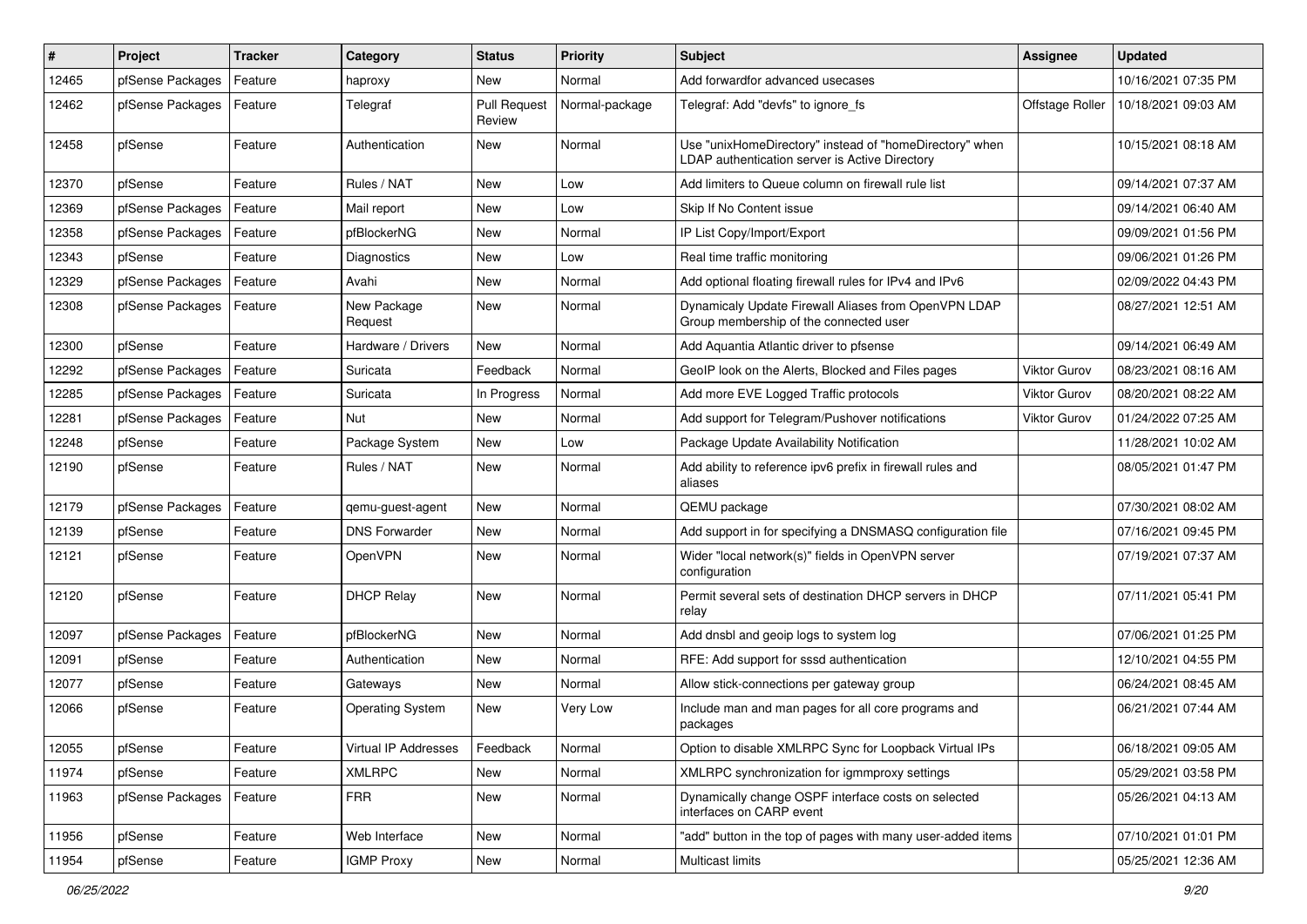| #     | Project          | <b>Tracker</b> | Category               | <b>Status</b>                 | <b>Priority</b> | <b>Subject</b>                                                                                 | Assignee   | <b>Updated</b>      |
|-------|------------------|----------------|------------------------|-------------------------------|-----------------|------------------------------------------------------------------------------------------------|------------|---------------------|
| 11931 | pfSense Packages | Feature        | ACME                   | New                           | Normal          | Add support for validating a domain's ownership via Google<br>Cloud Cloud DNS                  |            | 02/15/2022 03:18 AM |
| 11927 | pfSense          | Feature        | DHCP (IPv4)            | Feedback                      | Normal          | Allow DHCP not to serve a gateway - small fix                                                  |            | 01/03/2022 04:17 PM |
| 11921 | pfSense          | Feature        | <b>DNS Resolver</b>    | New                           | Very Low        | Feature Request: Compile unbound with EDNS Client<br>Subnet (ECS) module (--enable-subnet)     |            | 05/14/2021 07:29 AM |
| 11920 | pfSense Plus     | Feature        | Authentication         | New                           | Normal          | SAML Authentication for pfSense (VPN and<br>webConfigurator)                                   |            | 05/14/2021 12:56 AM |
| 11890 | pfSense Packages | Feature        | New Package<br>Request | New                           | Normal          | Browser-based "clientless" VPN                                                                 |            | 05/05/2021 07:26 AM |
| 11879 | pfSense Packages | Feature        | <b>ACME</b>            | Feedback                      | Normal          | Add support for SSL.com ACME server                                                            | Jim Pingle | 03/02/2022 02:03 PM |
| 11876 | pfSense          | Feature        | Hardware / Drivers     | New                           | Normal          | OpenSSL does not use QAT acceleration on pfSense Plus<br>21.02-RELEASE-p1 or 21.05-DEVELOPMENT |            | 05/03/2021 08:02 AM |
| 11856 | pfSense          | Feature        | Diagnostics            | New                           | Normal          | Replace/add Alias or DNS names for known LAN addresses<br>in the State table                   |            | 04/27/2021 08:01 AM |
| 11837 | pfSense Packages | Feature        | <b>FRR</b>             | New                           | Low             | Increase field length of FRR Networks in Access Lists and<br><b>Prefix Lists</b>               |            | 04/22/2021 07:10 AM |
| 11827 | pfSense Packages | Feature        | <b>ACME</b>            | New                           | Normal          | Please include acme deploy folder/scripts                                                      |            | 03/06/2022 04:31 AM |
| 11826 | pfSense Packages | Feature        | <b>ACME</b>            | New                           | Normal          | Preserve acme SAN Method parameters for new cert<br>creations                                  |            | 04/20/2021 02:02 PM |
| 11823 | pfSense Packages | Feature        | <b>FRR</b>             | New                           | Normal          | Route handling enhancements                                                                    |            | 04/19/2021 06:23 PM |
| 11784 | pfSense Packages | Feature        | squidguard             | New                           | Normal          | squidguard auto update blacklist option                                                        |            | 04/06/2021 01:53 AM |
| 11772 | pfSense Plus     | Feature        | Multi-WAN              | New                           | Normal          | Layer 2 Tunnel Bonding Capability                                                              |            | 06/05/2021 03:27 PM |
| 11757 | pfSense          | Feature        | <b>XMLRPC</b>          | New                           | Normal          | Allow XMLRPC sync to bypass default auth server in favor<br>of local database                  |            | 03/30/2021 03:18 PM |
| 11749 | pfSense Packages | Feature        | pfBlockerNG            | New                           | Normal          | Option to disable NAT rule creation                                                            |            | 04/06/2021 11:45 PM |
| 11732 | pfSense Plus     | Feature        | Hardware / Drivers     | New                           | Normal          | Add VXLAN Support to pfSense Plus                                                              |            | 03/15/2022 02:35 AM |
| 11703 | pfSense Packages | Feature        | <b>FRR</b>             | <b>New</b>                    | Normal          | add Krill and Routinator support BGP RPKI                                                      |            | 03/18/2021 07:47 PM |
| 11625 | pfSense          | Feature        | OpenVPN                | New                           | Normal          | Cisco-AVPair aliases support                                                                   |            | 03/05/2021 12:35 AM |
| 11604 | pfSense          | Feature        | WireGuard              | New                           | Normal          | WireGuard Dynamic Listen Port Randomization                                                    |            | 03/19/2021 10:59 AM |
| 11589 | pfSense          | Feature        | <b>Traffic Graphs</b>  | <b>Pull Request</b><br>Review | Low             | Fix iftop experimental traffic fetcher, unify and improve<br>output style                      |            | 03/03/2021 03:30 PM |
| 11588 | pfSense          | Feature        | WireGuard              | New                           | Low             | Automatically suggest next IP address in Wireguard<br>interface subnet when creating a peer    |            | 12/22/2021 03:35 AM |
| 11579 | pfSense Packages | Feature        | Snort                  | New                           | Normal          | Snort alerts or blocks trigger notifications                                                   |            | 03/01/2021 03:26 AM |
| 11573 | pfSense Packages | Feature        | New Package<br>Request | New                           | Normal          | <b>Custom Commands</b>                                                                         |            | 03/16/2021 07:28 PM |
| 11567 | pfSense Packages | Feature        | Mail report            | New                           | Normal          | Email report add a note filed request                                                          |            | 02/27/2021 03:44 PM |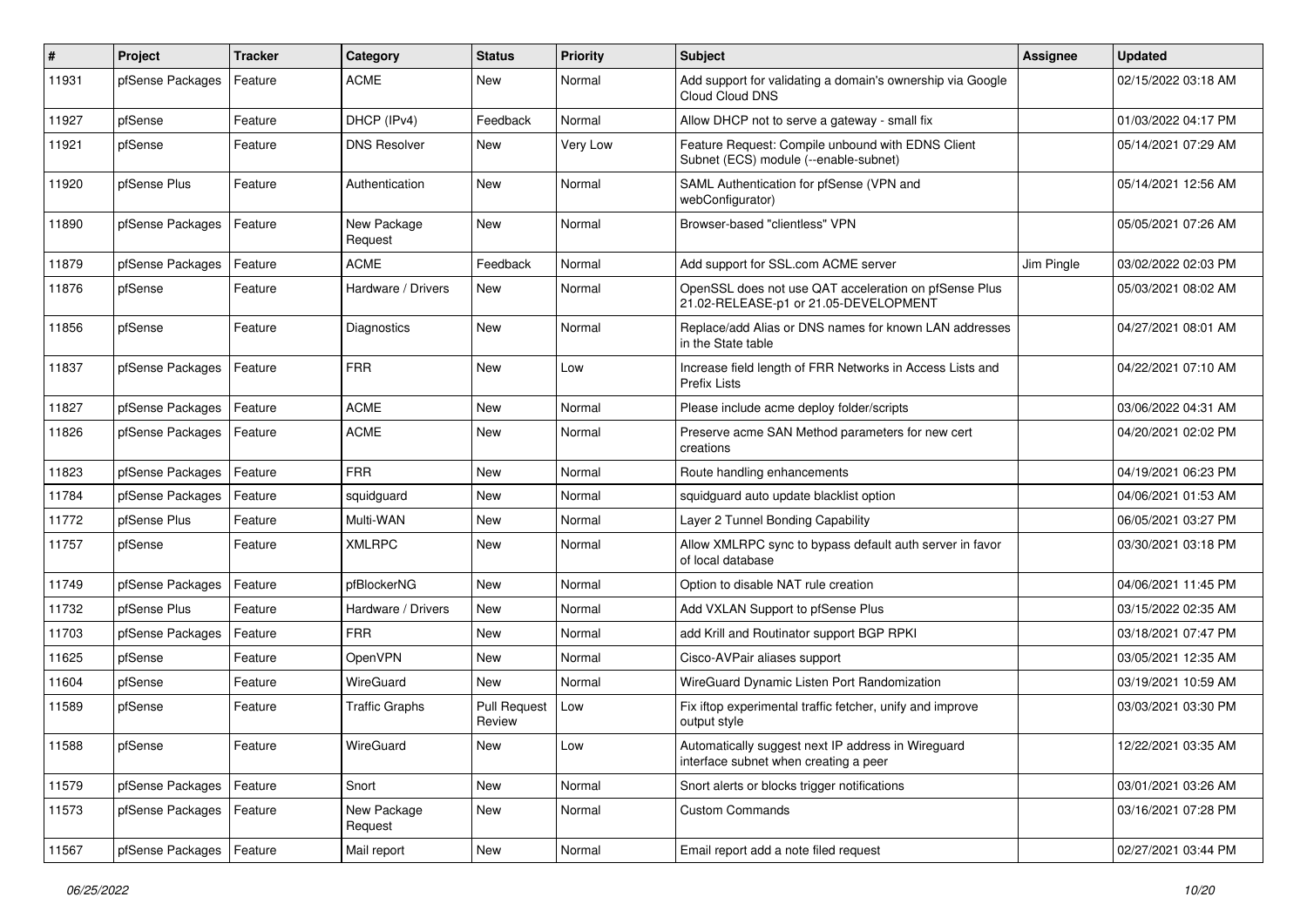| ∦     | <b>Project</b>   | <b>Tracker</b> | Category                    | <b>Status</b>                 | <b>Priority</b> | <b>Subject</b>                                                                                                                   | Assignee            | <b>Updated</b>      |
|-------|------------------|----------------|-----------------------------|-------------------------------|-----------------|----------------------------------------------------------------------------------------------------------------------------------|---------------------|---------------------|
| 11498 | pfSense          | Feature        | WireGuard                   | New                           | Normal          | WireGuard does not pass multicast traffic to peer                                                                                | Peter Grehan        | 03/19/2021 10:59 AM |
| 11440 | pfSense          | Feature        | Web Interface               | New                           | Low             | Expand collapsed sections by clicking anywhere on header                                                                         |                     | 10/28/2021 01:35 PM |
| 11438 | pfSense          | Feature        | Hardware / Drivers          | New                           | Low             | Allow multiple cryptographic accelerator modules to be<br>loaded at the same time                                                |                     | 02/18/2021 12:40 PM |
| 11411 | pfSense Packages | Feature        | New Package<br>Request      | New                           | Normal          | Smokeping as a default latency measurement tool                                                                                  |                     | 02/12/2021 09:29 PM |
| 11410 | pfSense Packages | Feature        | New Package<br>Request      | New                           | Normal          | adding bpytop (former Bashtop)                                                                                                   |                     | 07/26/2021 12:33 PM |
| 11379 | pfSense          | Feature        | Captive Portal              | New                           | Normal          | <b>Template Roll Printer</b>                                                                                                     |                     | 02/07/2021 05:26 AM |
| 11369 | pfSense          | Feature        | <b>Operating System</b>     | New                           | Low             | add Enabling IPv6 Source Address Validation support                                                                              |                     | 02/04/2021 10:03 AM |
| 11324 | pfSense          | Feature        | Logging                     | New                           | Normal          | Separate syslog "Remote log servers" Parameters                                                                                  |                     | 01/27/2021 10:47 AM |
| 11302 | pfSense          | Feature        | WireGuard                   | New                           | Normal          | WireGuard XMLRPC sync                                                                                                            |                     | 03/19/2021 10:59 AM |
| 11301 | pfSense Packages | Feature        | <b>FRR</b>                  | Feedback                      | Normal          | Switch FRR to use default rc file as a service control base                                                                      | Jim Pingle          | 01/28/2021 09:35 AM |
| 11295 | pfSense Packages | Feature        | pfBlockerNG                 | Feedback                      | Normal          | DNSBL IDN support                                                                                                                | <b>Viktor Gurov</b> | 09/10/2021 11:33 AM |
| 11270 | pfSense          | Feature        | <b>VPN (Multiple Types)</b> | <b>New</b>                    | Low             | Consider integrating Nebula mesh VPN                                                                                             |                     | 01/20/2021 03:34 PM |
| 11266 | pfSense Packages | Feature        | AutoConfigBackup            | New                           | Very Low        | Give an option to list restore point in "reverse" order/latest at<br>the top.                                                    |                     | 01/19/2021 06:58 PM |
| 11262 | pfSense          | Feature        | Rules / NAT                 | New                           | Normal          | Time Based Rules - selects all days in the current month                                                                         |                     | 04/27/2021 12:32 PM |
| 11260 | pfSense Packages | Feature        | pfBlockerNG                 | New                           | Normal          | pfBlockerNG: predefined ASN groups for Google, Facebook,<br>Apple, etc with useful selections                                    |                     | 01/18/2021 03:46 PM |
| 11257 | pfSense          | Feature        | Upgrade                     | New                           | Normal          | Installed Packages: Update all button                                                                                            |                     | 01/18/2021 10:45 AM |
| 11248 | pfSense Packages | Feature        | squidguard                  | Feedback                      | Normal          | SafeSearch update                                                                                                                | <b>Viktor Gurov</b> | 01/28/2021 10:01 AM |
| 11243 | pfSense          | Feature        | Interfaces                  | New                           | Normal          | individual pfctl snort2c tables per interface only blocking IPs<br>for specific interface when a rule triggers in snort/suricata |                     | 01/14/2021 03:02 PM |
| 11227 | pfSense Packages | Feature        | pfBlockerNG                 | New                           | Normal          | Feeds update                                                                                                                     |                     | 01/07/2021 12:11 AM |
| 11213 | pfSense          | Feature        | Gateways                    | New                           | Low             | Option to mark gateway as down directly from Table                                                                               |                     | 01/03/2021 07:09 AM |
| 11210 | pfSense Packages | Feature        | Suricata                    | Feedback                      | Normal          | 3rd party rulesets                                                                                                               | Viktor Gurov        | 11/24/2021 04:21 AM |
| 11209 | pfSense Packages | Feature        | pfBlockerNG                 | New                           | Normal          | pfBlockerNG soft blocking                                                                                                        |                     | 01/01/2021 02:07 PM |
| 11206 | pfSense Packages | Feature        | <b>FRR</b>                  | <b>Pull Request</b><br>Review | Normal          | <b>FRR 7.5</b>                                                                                                                   | Jim Pingle          | 01/08/2021 12:47 PM |
| 11200 | pfSense Packages | Feature        | Squid                       | New                           | Normal          | Squid reverse proxy + multiple ssl certificates                                                                                  |                     | 12/31/2020 03:50 AM |
| 11189 | pfSense          | Feature        | <b>Captive Portal</b>       | New                           | Normal          | Captive Portal - Tarpit option                                                                                                   |                     | 12/23/2020 06:44 PM |
| 11178 | pfSense Packages | Feature        | Filer                       | New                           | Normal          | Filer do not ask what to do with previous filename                                                                               |                     | 12/31/2020 02:45 AM |
| 11169 | pfSense          | Feature        | Interfaces                  | New                           | Very Low        | Changing interface index order                                                                                                   |                     | 12/17/2020 05:44 AM |
| 11165 | pfSense Packages | Feature        | OpenVPN Client<br>Export    | New                           | Very Low        | OpenVPN Exporter - Allow for name customization                                                                                  |                     | 07/10/2021 12:58 PM |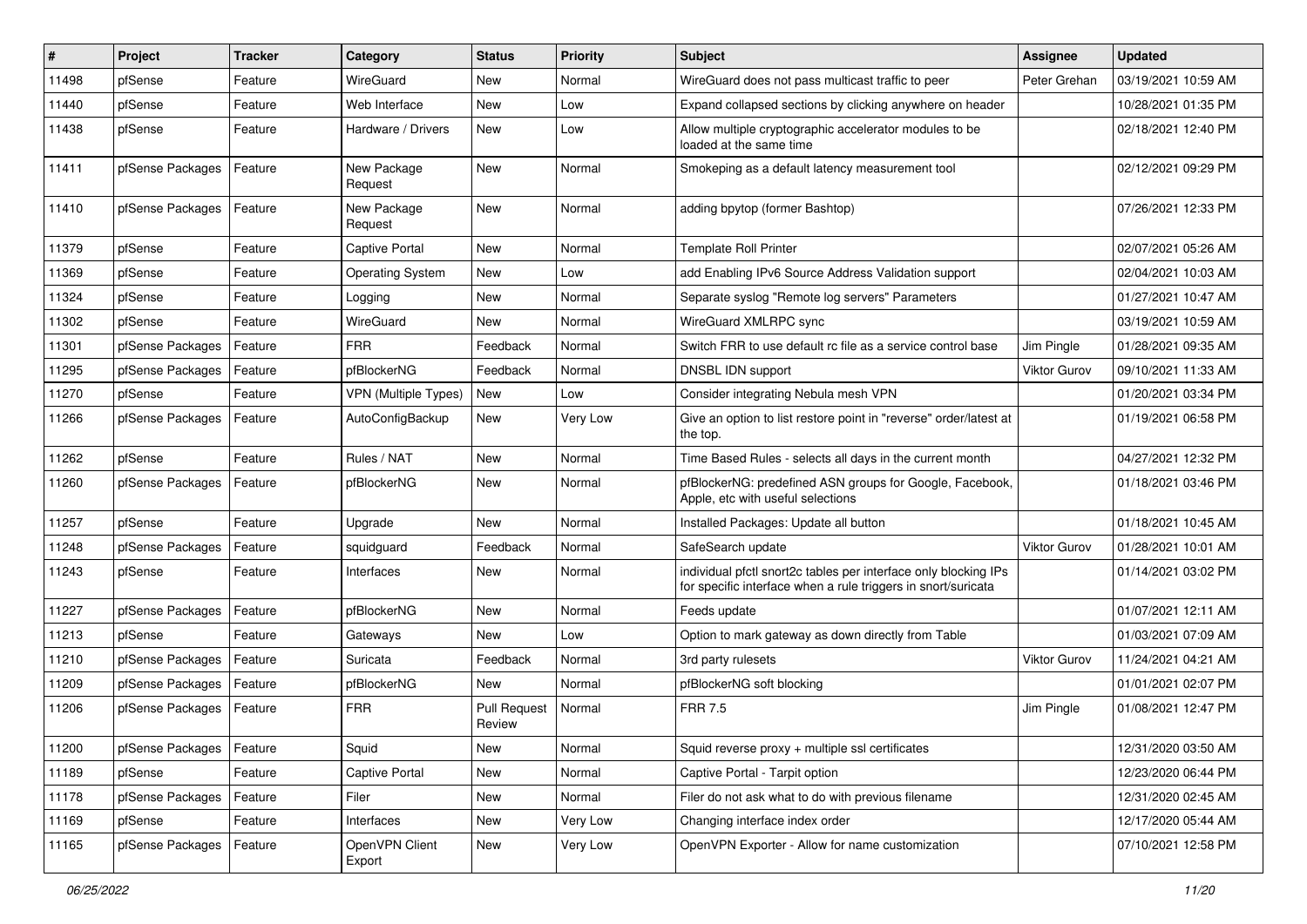| #     | Project          | <b>Tracker</b> | Category                 | <b>Status</b>                 | <b>Priority</b> | <b>Subject</b>                                                                | Assignee            | <b>Updated</b>      |
|-------|------------------|----------------|--------------------------|-------------------------------|-----------------|-------------------------------------------------------------------------------|---------------------|---------------------|
| 11163 | pfSense Packages | Feature        | <b>ACME</b>              | <b>Pull Request</b><br>Review | Normal          | Preferred Chain option                                                        |                     | 10/18/2021 09:10 AM |
| 11156 | pfSense Packages | Feature        | pfBlockerNG              | New                           | Normal          | Add an option include subdomains for the noAAAA feature                       |                     | 12/11/2020 10:19 AM |
| 11155 | pfSense Packages | Feature        | pfBlockerNG              | Feedback                      | Normal          | SafeSearch AAAA                                                               | <b>Viktor Gurov</b> | 02/05/2021 04:54 AM |
| 11138 | pfSense Packages | Feature        | FreeRADIUS               | New                           | Normal          | new WebGUI checkboxes needed                                                  |                     | 12/07/2020 08:28 AM |
| 11130 | pfSense Packages | Feature        | <b>FRR</b>               | Feedback                      | Normal          | FRR RIP support                                                               | Jim Pingle          | 12/31/2021 04:19 PM |
| 11099 | pfSense Packages | Feature        | pfBlockerNG              | New                           | Normal          | DNSBL blocking by schedule                                                    |                     | 11/25/2020 12:12 AM |
| 11092 | pfSense Packages | Feature        | pfBlockerNG              | New                           | Normal          | Detecting DNS tunneling                                                       |                     | 11/21/2020 04:53 AM |
| 11084 | pfSense          | Feature        | Dynamic DNS              | New                           | Normal          | Dynamic DNS include option to specify virtual IP addresses                    |                     | 11/19/2020 01:26 PM |
| 11056 | pfSense          | Feature        | Interfaces               | New                           | Normal          | Add option to disable flow-control on interfaces in GUI                       |                     | 11/11/2020 04:41 PM |
| 11026 | pfSense Packages | Feature        | FreeRADIUS               | New                           | Low             | Feedback on Packages - FreeRADIUS package                                     |                     | 11/02/2020 07:21 AM |
| 11004 | pfSense          | Feature        | DHCP (IPv4)              | New                           | Low             | DHCP reservations with no IP address show entries in<br><b>DHCP</b> leases    |                     | 10/26/2020 07:22 AM |
| 10995 | pfSense          | Feature        | <b>Operating System</b>  | New                           | Low             | Remove VMware MSI-X from the PCI blacklist.                                   |                     | 10/20/2020 11:40 AM |
| 10962 | pfSense          | Feature        | Dynamic DNS              | New                           | Normal          | Add Cpanel support for Dynamic DNS Clients                                    |                     | 12/28/2020 01:56 PM |
| 10918 | pfSense          | Feature        | Aliases / Tables         | New                           | Low             | IP Aliases de-duplication                                                     |                     | 12/13/2020 11:37 PM |
| 10909 | pfSense Packages | Feature        | PIMD                     | New                           | Normal          | #define MAXVIFS 32 to 64                                                      |                     | 04/21/2022 12:39 PM |
| 10908 | pfSense Packages | Feature        | FreeRADIUS               | Feedback                      | Normal          | FreeRADIUS server certificate not using full CA chain                         | <b>Viktor Gurov</b> | 04/22/2022 02:19 AM |
| 10904 | pfSense          | Feature        | <b>DHCP Relay</b>        | <b>Pull Request</b><br>Review | Normal          | Support vti interfaces in dhcrelay                                            | Luiz Souza          | 10/12/2020 07:35 AM |
| 10890 | pfSense          | Feature        | Interfaces               | New                           | Normal          | Allow multiple assigned interfaces to track status of a single<br>switch port |                     | 09/14/2020 07:20 AM |
| 10872 | pfSense Packages | Feature        | Suricata                 | Feedback                      | Normal          | Add adjustable notification for Severity Alert                                | <b>Viktor Gurov</b> | 08/20/2021 07:52 AM |
| 10871 | pfSense Packages | Feature        | FreeRADIUS               | Feedback                      | Normal          | Extra time period counters for SQL backend                                    | <b>Viktor Gurov</b> | 04/22/2022 02:19 AM |
| 10865 | pfSense Packages | Feature        | squidguard               | New                           | Normal          | squidGuard lacks options to send traffic action logs to syslog<br>server      |                     | 09/05/2020 01:21 AM |
| 10843 | pfSense          | Feature        | Authentication           | New                           | Normal          | Allow user manager settings to specify multiple<br>authentication servers     |                     | 01/13/2022 07:22 AM |
| 10841 | pfSense Packages | Feature        | pfBlockerNG              | New                           | Normal          | Allow per Source/VLAN/Network individual black&whitelists                     |                     | 10/18/2020 07:42 AM |
| 10839 | pfSense          | Feature        | Traffic Shaper<br>(ALTQ) | New                           | Normal          | Add popular messengers to the Traffic Shaper Wizard                           |                     | 08/18/2020 10:07 AM |
| 10831 | pfSense Packages | Feature        | New Package<br>Request   | New                           | Very Low        | Integration of nntp-proxy into pfsense                                        |                     | 08/13/2020 09:09 AM |
| 10818 | pfSense Packages | Feature        | New Package<br>Request   | New                           | Normal          | <b>UDP Broadcast Relay</b>                                                    |                     | 05/31/2022 02:13 AM |
| 10805 | pfSense          | Feature        | Hardware / Drivers       | New                           | Normal          | Intel QAT (QuickAssist) encryption support for PfSense                        |                     | 07/31/2020 03:13 PM |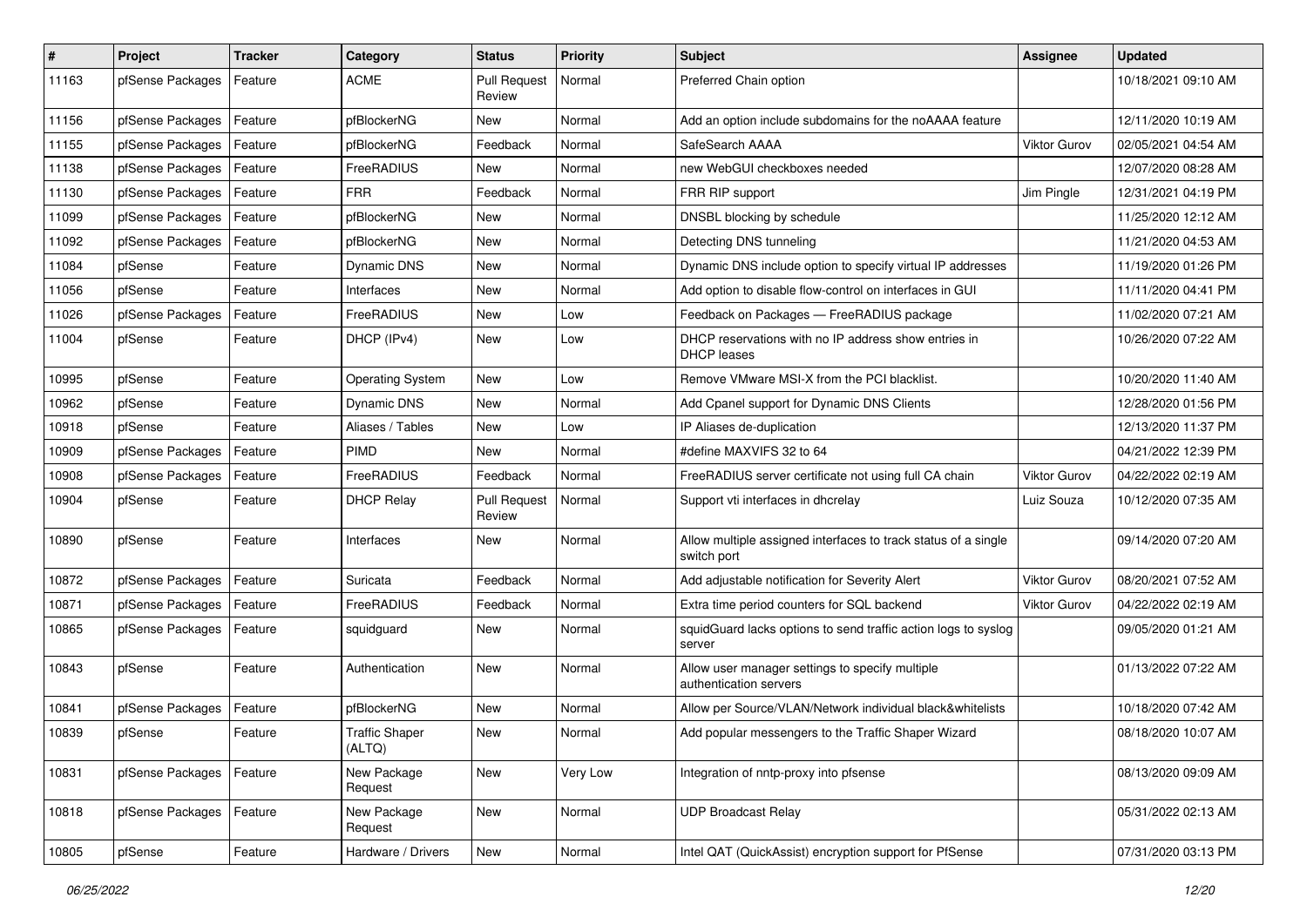| #     | Project          | <b>Tracker</b> | Category                 | <b>Status</b>                 | <b>Priority</b> | <b>Subject</b>                                                                                         | Assignee            | <b>Updated</b>      |
|-------|------------------|----------------|--------------------------|-------------------------------|-----------------|--------------------------------------------------------------------------------------------------------|---------------------|---------------------|
| 10802 | pfSense          | Feature        | DHCP (IPv4)              | New                           | Very Low        | Seperator for DHCP Static Mapped leases                                                                |                     | 07/31/2020 10:30 AM |
| 10796 | pfSense Packages | Feature        | Cellular                 | Feedback                      | Normal          | Huawei ME909u-521 support                                                                              |                     | 04/21/2022 12:40 PM |
| 10789 | pfSense Packages | Feature        | <b>FRR</b>               | Feedback                      | Normal          | FRR integrated configuration and hitless reloads                                                       | Jim Pingle          | 01/20/2021 11:16 PM |
| 10779 | pfSense Packages | Feature        | haproxy                  | Feedback                      | Normal          | <b>HAProxy SSL/TLS Compatibility Mode</b>                                                              | <b>Viktor Gurov</b> | 04/22/2022 02:20 AM |
| 10739 | pfSense Packages | Feature        | haproxy                  | Feedback                      | Normal          | Update HAproxy-devel package to 2.2 and HAproxy to 2.0                                                 | <b>Viktor Gurov</b> | 10/03/2021 03:53 PM |
| 10732 | pfSense          | Feature        | <b>High Availability</b> | <b>New</b>                    | Very Low        | Warning banner for secondary HA node                                                                   |                     | 12/23/2021 03:34 AM |
| 10731 | pfSense          | Feature        | <b>XMLRPC</b>            | New                           | Very Low        | XML-sync primary/secondary config flag                                                                 |                     | 07/06/2020 03:52 PM |
| 10718 | pfSense          | Feature        | <b>Notifications</b>     | <b>New</b>                    | Normal          | Email notifications - add new field to enter a from: name                                              |                     | 07/01/2020 09:08 AM |
| 10653 | pfSense Packages | Feature        | <b>FRR</b>               | <b>New</b>                    | Normal          | Allow to download frr status                                                                           | Jim Pingle          | 06/11/2020 01:21 AM |
| 10651 | pfSense          | Feature        | OpenVPN                  | <b>New</b>                    | Normal          | Remove/replace deprecated OpenVPN options                                                              |                     | 06/10/2020 11:32 AM |
| 10645 | pfSense          | Feature        | Package System           | New                           | Very Low        | Choosing active repo after restoring config but before<br>starting pkgs auto-installing                |                     | 09/22/2020 01:04 PM |
| 10621 | pfSense          | Feature        | Hardware / Drivers       | Feedback                      | Normal          | Update system.inc/system identify specific platform()<br>update to accommodate AWS, Azure and GCP      |                     | 06/02/2020 03:16 PM |
| 10600 | pfSense Packages | Feature        | pfBlockerNG              | New                           | Normal          | Add support for pfBlockerNG "Action list" feature                                                      |                     | 08/10/2020 02:39 AM |
| 10581 | pfSense          | Feature        | Logging                  | New                           | Normal          | Provide ability to disable nginx access logging to remote<br>syslog server                             |                     | 05/21/2020 08:36 PM |
| 10570 | pfSense Packages | Feature        | OpenVPN Client<br>Export | <b>New</b>                    | Very Low        | OpenVPN Export for iOS should use .ovpn12 for certs and<br>private key                                 |                     | 05/19/2020 10:12 AM |
| 10547 | pfSense Packages | Feature        | New Package<br>Request   | New                           | Normal          | Add package addrwatch. Addrwatch is like arpwatch but<br>works with ipv4 and ipv6                      |                     | 05/11/2020 09:20 AM |
| 10541 | pfSense Packages | Feature        | Squid                    | Feedback                      | Normal          | Squid failover and load balancing                                                                      | <b>Viktor Gurov</b> | 01/14/2021 07:34 AM |
| 10514 | pfSense          | Feature        | Web Interface            | <b>New</b>                    | Normal          | Add to every page an unparsed Notes field for administrative<br>reference                              |                     | 04/30/2020 06:32 PM |
| 10472 | pfSense Packages | Feature        | Suricata                 | <b>New</b>                    | Low             | Blocked host alert table break out by timestamp and type to<br>allow sorting by date                   |                     | 04/17/2020 12:46 PM |
| 10468 | pfSense          | Feature        | Web Interface            | New                           | Normal          | Allow to download log files from WebGUI                                                                |                     | 04/17/2020 06:17 AM |
| 10467 | pfSense          | Feature        | Notifications            | New                           | Very Low        | Email alert functionality for system health                                                            |                     | 05/21/2020 06:02 AM |
| 10466 | pfSense Packages | Feature        | Suricata                 | <b>New</b>                    | Low             | Add checkbox to Suricata blocked host view to resolve all<br>resolvable IP's automatically             |                     | 02/02/2022 06:04 PM |
| 10462 | pfSense Packages | Feature        | LCDProc                  | <b>Pull Request</b><br>Review | Normal          | <b>CPU Temp Screen</b>                                                                                 |                     | 11/29/2021 08:28 AM |
| 10446 | pfSense          | Feature        | Rules / NAT              | New                           | Very Low        | VIP address is not shown in firewall rules                                                             |                     | 06/09/2022 02:07 PM |
| 10404 | pfSense          | Feature        | <b>NTPD</b>              | New                           | Normal          | Consider using chrony for NTP services                                                                 |                     | 11/23/2021 06:59 PM |
| 10401 | pfSense          | Feature        | Dashboard                | New                           | Normal          | Request: ability to sort/separate stopped/running Service(s)<br>on Dashboard -> Services Status widget |                     | 03/31/2020 04:48 PM |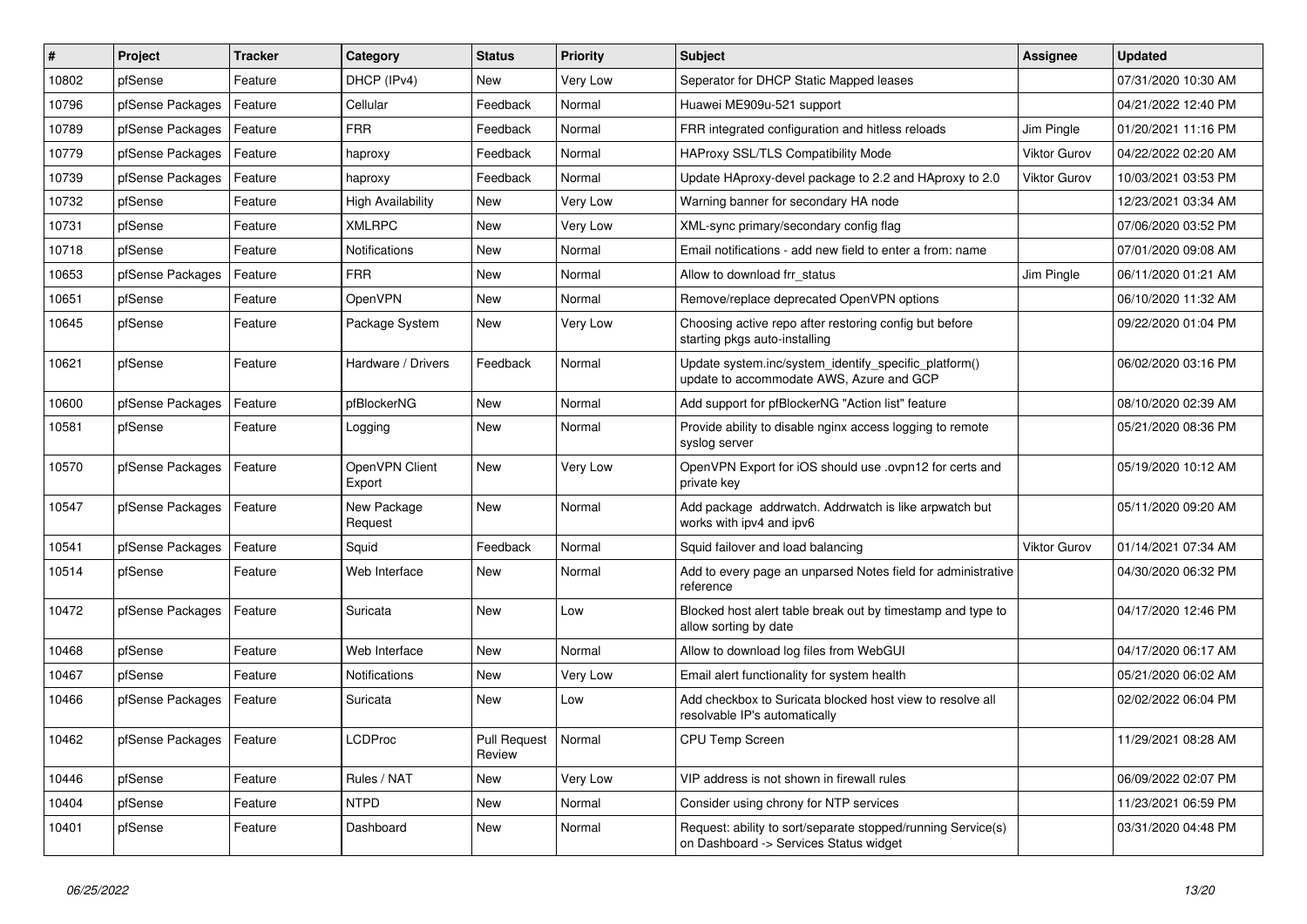| $\pmb{\#}$ | Project                    | <b>Tracker</b> | Category                 | <b>Status</b> | <b>Priority</b> | <b>Subject</b>                                                                  | <b>Assignee</b>     | <b>Updated</b>      |
|------------|----------------------------|----------------|--------------------------|---------------|-----------------|---------------------------------------------------------------------------------|---------------------|---------------------|
| 10395      | pfSense                    | Feature        | Dashboard                | New           | Low             | Add Dashboard System Information support for more PC<br>Engines APU boards      |                     | 02/17/2022 01:02 AM |
| 10377      | pfSense Packages           | Feature        | FreeRADIUS               | New           | Very Low        | Allow usage of TOTP (Google-Authenticator) without PIN                          |                     | 03/30/2020 11:43 AM |
| 10358      | pfSense Packages           | Feature        | <b>FRR</b>               | New           | Very Low        | <b>Stage FRR Configuration Changes</b>                                          |                     | 03/19/2020 06:48 AM |
| 10347      | pfSense Packages           | Feature        | OpenVPN Client<br>Export | New           | Normal          | Request to add pull-filter                                                      |                     | 07/29/2020 08:11 AM |
| 10345      | pfSense                    | Feature        | DHCP (IPv4)              | New           | Normal          | DHCP lease distinction between online and offline                               |                     | 03/16/2020 07:56 AM |
| 10312      | pfSense                    | Feature        | Rules / NAT              | New           | Low             | Reordering of NAT rules without dragging                                        |                     | 03/03/2020 07:28 AM |
| 10297      | pfSense Packages           | Feature        | FreeRADIUS               | Assigned      | Normal          | IPv6 user attributes                                                            |                     | 04/21/2022 12:39 PM |
| 10290      | pfSense                    | Feature        | Aliases / Tables         | New           | Very Low        | Firewall Aliases Add button on top of list                                      |                     | 07/10/2021 01:03 PM |
| 10280      | pfSense                    | Feature        | Dashboard                | New           | Low             | <b>DHCP Leases widget</b>                                                       |                     | 11/07/2020 09:18 PM |
| 10258      | pfSense                    | Feature        | Certificates             | New           | Very Low        | allow to sign CA                                                                |                     | 02/20/2020 04:20 AM |
| 10250      | pfSense                    | Feature        | DHCP (IPv4)              | New           | Very Low        | DHCP lease view by interface                                                    |                     | 02/11/2020 07:47 AM |
| 10242      | pfSense Packages           | Feature        | New Package<br>Request   | New           | Normal          | E2guardian Web filtering package                                                | <b>Viktor Gurov</b> | 05/30/2022 10:40 AM |
| 10238      | pfSense                    | Feature        | <b>Operating System</b>  | New           | Very Low        | Periodic Scrub of ZFS filesystem                                                |                     | 12/31/2020 03:02 PM |
| 10237      | pfSense                    | Feature        | Upgrade                  | New           | Normal          | Take ZFS snapshot on Upgrade                                                    |                     | 04/07/2020 03:58 PM |
| 10223      | pfSense                    | Feature        | Interfaces               | <b>New</b>    | Normal          | Add the ability to create additional loopback interfaces                        |                     | 12/15/2020 04:35 PM |
| 10204      | pfSense                    | Feature        | Interfaces               | New           | Low             | Possible clarification of Track IPv6 Interface Subnet ID                        |                     | 01/23/2020 01:04 PM |
| 10160      | pfSense Packages           | Feature        | New Package<br>Request   | New           | Normal          | Dedicated Maxmind GeoIP package including license<br>registration               |                     | 01/03/2020 10:31 PM |
| 10144      | pfSense                    | Feature        | Web Interface            | New           | Low             | Default Sort Order, DHCP Leases                                                 |                     | 12/31/2019 06:47 PM |
| 10137      | pfSense                    | Feature        | Package System           | New           | Normal          | net-mgmt/arpwatch: Update to 3.0                                                |                     | 12/30/2019 05:16 PM |
| 9982       | pfSense Packages           | Feature        | Squid                    | Feedback      | Normal          | basic_Idap_auth TLS connection                                                  | Viktor Gurov        | 04/22/2022 02:21 AM |
| 9973       | pfSense Packages           | Feature        | <b>NRPE</b>              | New           | Normal          | Nagios NRPE package isn't IPv6 capable                                          |                     | 12/20/2019 03:15 PM |
| 9970       | pfSense                    | Feature        | Captive Portal           | New           | Low             | Captive Portal and SAML2 Integration                                            | Mauro Braggio       | 10/12/2020 07:39 AM |
| 9942       | pfSense                    | Feature        | <b>Operating System</b>  | New           | Normal          | Give pfSense the possibility to change the keyboard Layout<br>for console users |                     | 01/22/2021 02:33 AM |
| 9937       | pfSense                    | Feature        | Authentication           | New           | Normal          | OpenVPN Login User Privilege                                                    |                     | 11/29/2019 08:46 AM |
| 9916       | pfSense Packages   Feature |                | <b>BIND</b>              | Feedback      | Normal          | Check allow-transfer in custom option when the zone is<br>slave                 |                     | 04/21/2022 12:40 PM |
| 9912       | pfSense Packages           | Feature        | ntop                     | New           | Normal          | add custom DPI to ntopng                                                        |                     | 11/18/2019 10:57 AM |
| 9876       | pfSense                    | Feature        | <b>Operating System</b>  | New           | Normal          | PFsense on KVM: Web interface hint to disable "Hardware<br>Checksum Offloading" |                     | 07/03/2020 07:11 AM |
| 9857       | pfSense                    | Feature        | <b>IPsec</b>             | New           | Normal          | IPsec Down/Up SMTP Notifications                                                |                     | 08/31/2021 08:07 AM |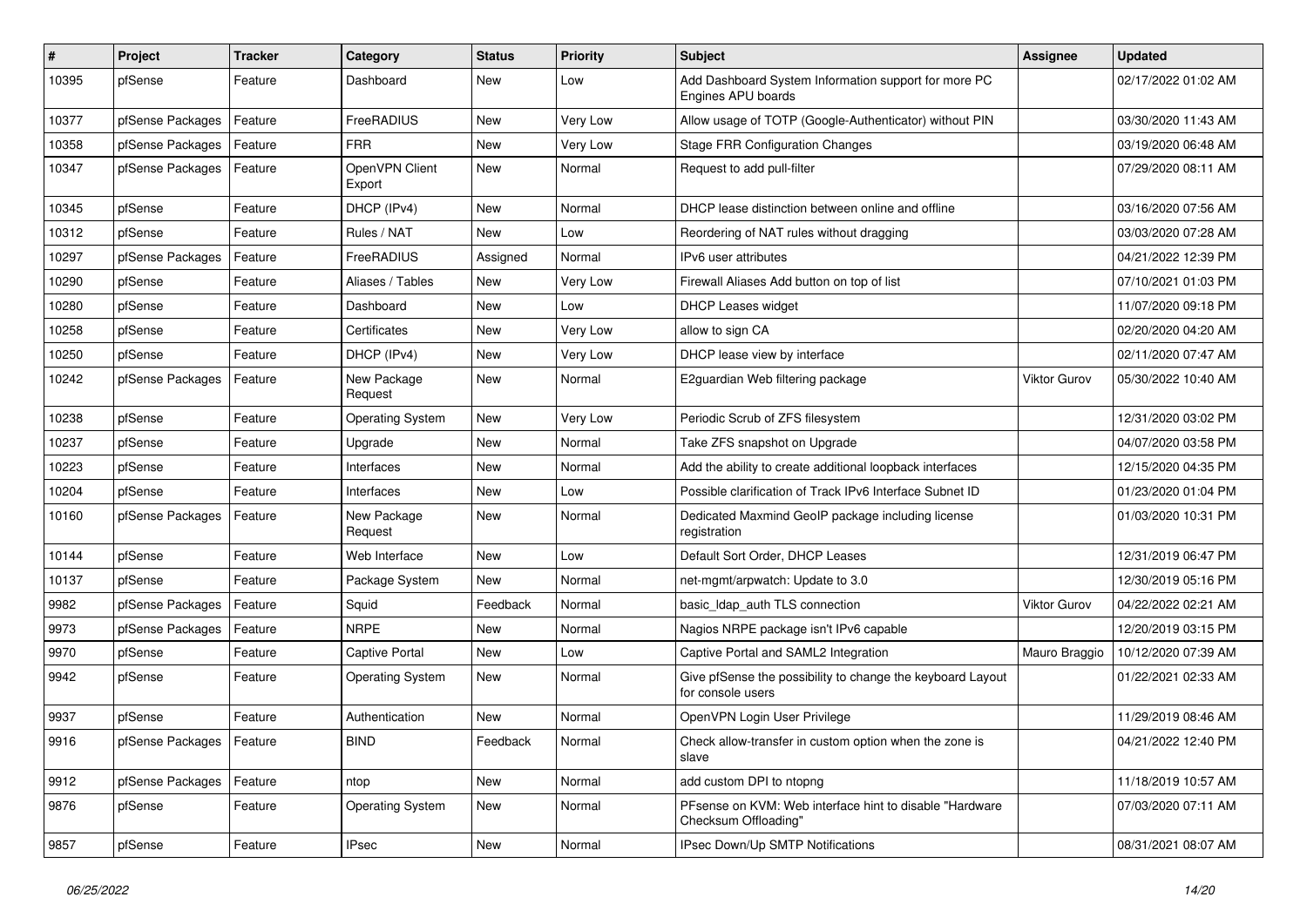| $\sharp$ | Project          | <b>Tracker</b> | Category                     | <b>Status</b> | <b>Priority</b> | <b>Subject</b>                                                                      | <b>Assignee</b>     | <b>Updated</b>      |
|----------|------------------|----------------|------------------------------|---------------|-----------------|-------------------------------------------------------------------------------------|---------------------|---------------------|
| 9852     | pfSense Packages | Feature        | Suricata                     | Feedback      | Normal          | show File-Store directory listing                                                   | <b>Viktor Gurov</b> | 08/20/2021 07:52 AM |
| 9838     | pfSense          | Feature        | OpenVPN                      | New           | Normal          | PKCS11 support                                                                      |                     | 10/20/2019 02:12 PM |
| 9833     | pfSense Packages | Feature        | <b>ACME</b>                  | New           | Normal          | ACME: add ability to use custom ACME server                                         |                     | 04/07/2022 11:31 AM |
| 9800     | pfSense          | Feature        | Hardware / Drivers           | New           | Normal          | Add toggle for net.isr.dispatch=deferred in GUI                                     |                     | 09/29/2019 06:18 AM |
| 9798     | pfSense Packages | Feature        | pfBlockerNG                  | New           | Normal          | add ipv4 and ipv6 dnscrypt-resolvers feeds                                          |                     | 10/14/2021 09:48 AM |
| 9775     | pfSense          | Feature        | Backup / Restore             | New           | Normal          | AutoConfigBackup - Rolling per day/hour cap on changes,<br>retention policy         |                     | 09/20/2019 09:19 AM |
| 9774     | pfSense Packages | Feature        | Squid                        | New           | Normal          | Squid logs / remote logs                                                            |                     | 04/17/2020 06:18 AM |
| 9762     | pfSense Packages | Feature        | Squid                        | Feedback      | Normal          | Squid Reverse Proxy Change redir domain(s) to use regex                             |                     | 04/21/2022 12:40 PM |
| 9749     | pfSense Packages | Feature        | Status Monitoring            | New           | Normal          | 95th percentile missing for quality in monitoring                                   |                     | 09/12/2019 10:39 AM |
| 9732     | pfSense          | Feature        | DHCP (IPv4)                  | New           | Normal          | System UTC time offset in DHCP Option 2                                             |                     | 09/06/2019 08:39 PM |
| 9725     | pfSense Packages | Feature        | <b>ACME</b>                  | New           | Very Low        | Ability to use template variables in acme package                                   |                     | 09/04/2019 07:12 AM |
| 9721     | pfSense Packages | Feature        | Squid                        | Feedback      | Normal          | add squidclient -h 127.0.0.1 mgr:info output to Diagnostics<br>Squid and status.php | <b>Viktor Gurov</b> | 04/22/2022 02:21 AM |
| 9718     | pfSense          | Feature        | <b>Diagnostics</b>           | New           | Low             | Make diag_states_summary table sortable                                             |                     | 10/06/2020 09:12 AM |
| 9717     | pfSense          | Feature        | Web Interface                | New           | Low             | Search box for pfsense?                                                             |                     | 07/05/2020 02:14 PM |
| 9704     | pfSense Packages | Feature        | FreeRADIUS                   | New           | Normal          | Enable filter username                                                              |                     | 08/27/2019 12:07 PM |
| 9700     | pfSense Packages | Feature        | Squid                        | Feedback      | Normal          | Secure Squid HTTPS Proxy                                                            |                     | 01/25/2022 06:39 PM |
| 9680     | pfSense          | Feature        | <b>DHCP Relay</b>            | New           | Normal          | Seperate DHCP Server and relay per interface                                        |                     | 02/27/2020 10:47 AM |
| 9648     | pfSense Packages | Feature        | haproxy                      | New           | Very Low        | Multiple node Sync HAProxy configuration to backup CARP<br>members via XMLRPC.      |                     | 07/25/2019 10:04 AM |
| 9633     | pfSense          | Feature        | PPPoE Server                 | New           | Normal          | PPPoE/L2TP Server Status Page                                                       |                     | 10/09/2021 12:05 PM |
| 9627     | pfSense          | Feature        | Captive Portal               | New           | Normal          | Captive Portal only shows authenticated users                                       |                     | 08/14/2019 02:48 PM |
| 9621     | pfSense          | Feature        | User Manager /<br>Privileges | New           | Normal          | More convenient deletion of single user privileges                                  |                     | 07/09/2019 03:09 AM |
| 9617     | pfSense          | Feature        | PPP Interfaces               | New           | Normal          | PPPoE Static IP Configuration in GUI                                                |                     | 10/15/2021 08:52 PM |
| 9616     | pfSense Packages | Feature        | New Package<br>Request       | New           | Normal          | Package for Docs                                                                    |                     | 03/26/2020 06:34 AM |
| 9599     | pfSense Packages | Feature        | haproxy                      | <b>New</b>    | Normal          | Support for "peers" in HAproxy                                                      |                     | 06/25/2019 01:47 AM |
| 9591     | pfSense          | Feature        | Rules / NAT                  | New           | Normal          | Add under firewall rules a search box                                               |                     | 08/14/2019 02:39 PM |
| 9575     | pfSense          | Feature        | DHCP (IPv6)                  | New           | Very Low        | RFC 7078 - Distributing Address Selection Policy Using<br>DHCP <sub>v6</sub>        |                     | 08/14/2019 02:39 PM |
| 9574     | pfSense          | Feature        | Package System               | New           | Normal          | Show changelog at package upgrade                                                   |                     | 06/02/2019 04:35 AM |
| 9545     | pfSense Packages | Feature        | <b>FRR</b>                   | New           | Normal          | Enable MULTIPATH in FRR                                                             | Jim Pingle          | 09/18/2020 12:52 PM |
| 9544     | pfSense          | Feature        | Routing                      | New           | Normal          | Enable RADIX_MPATH                                                                  |                     | 04/21/2022 12:39 PM |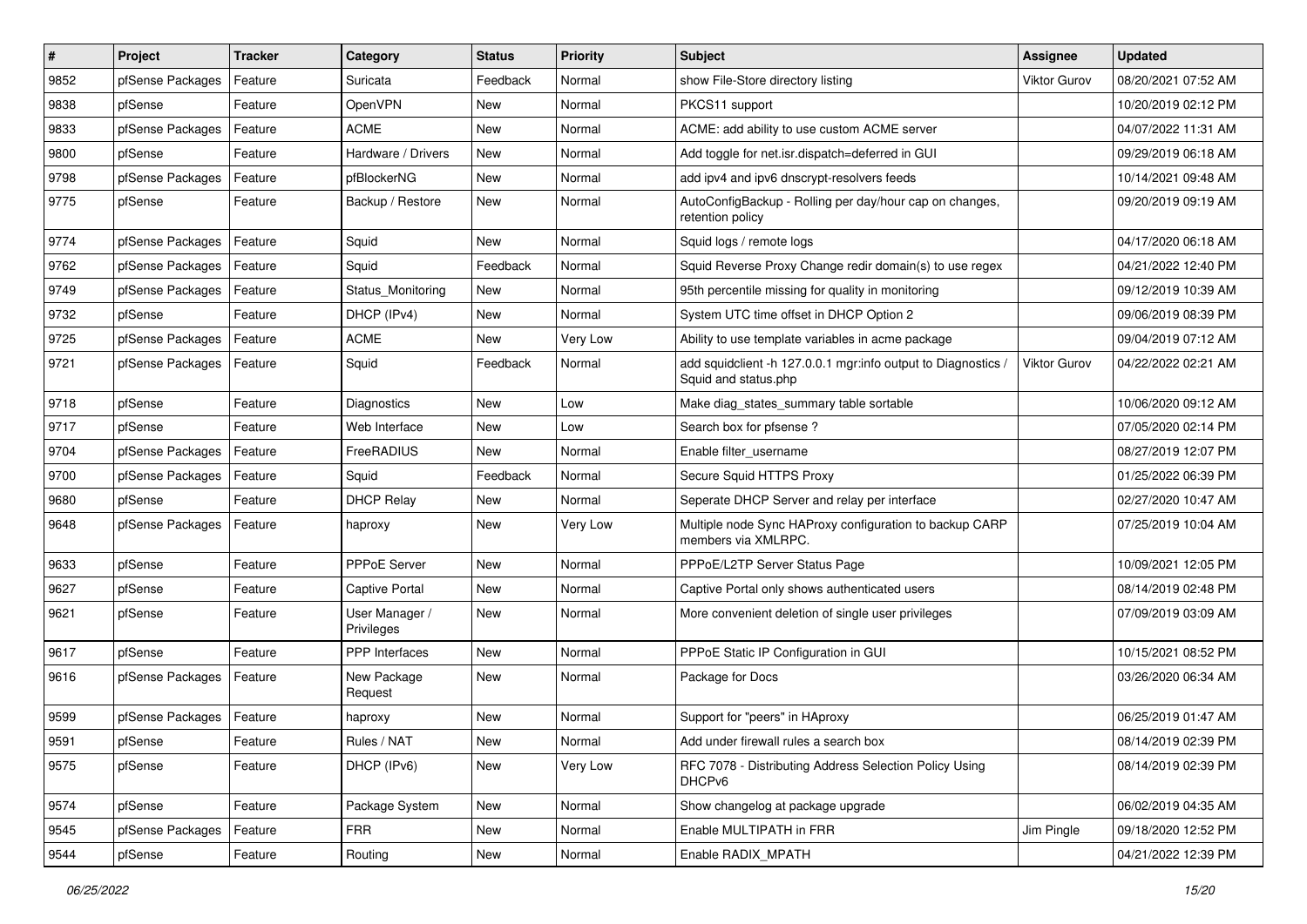| $\sharp$ | Project          | <b>Tracker</b> | Category                     | <b>Status</b> | <b>Priority</b> | <b>Subject</b>                                                                            | <b>Assignee</b> | <b>Updated</b>      |
|----------|------------------|----------------|------------------------------|---------------|-----------------|-------------------------------------------------------------------------------------------|-----------------|---------------------|
| 9536     | pfSense          | Feature        | DHCP (IPv6)                  | New           | Normal          | Support dynamic prefix in DHCPv6 Server                                                   |                 | 05/25/2022 04:27 AM |
| 9464     | pfSense          | Feature        | Interfaces                   | New           | Normal          | Marvell 6000 -- netgate hardware (e.g.: XG-7100, XG-3100)<br>internal switch LACP support |                 | 04/08/2019 07:58 AM |
| 9436     | pfSense          | Feature        | <b>DNS Resolver</b>          | New           | Normal          | Unbound: enable dnstap support                                                            |                 | 03/27/2019 07:54 PM |
| 9336     | pfSense          | Feature        | <b>Notifications</b>         | <b>New</b>    | Very Low        | Make Dynamic DNS update notification e-mail optional                                      |                 | 02/18/2019 11:49 AM |
| 9315     | pfSense Packages | Feature        | New Package<br>Request       | New           | Normal          | Add Package: dnscrypt-proxy                                                               |                 | 03/05/2021 02:38 AM |
| 9299     | pfSense Packages | Feature        | <b>ACME</b>                  | New           | Normal          | ACME package: Automate add/remove firewall rule for port<br>forwarding                    |                 | 01/30/2019 10:09 PM |
| 9293     | pfSense          | Feature        | Web Interface                | New           | Low             | Provide WebUI message (banner) prior to login                                             |                 | 08/14/2019 02:39 PM |
| 9289     | pfSense Packages | Feature        | Snort                        | New           | Normal          | Snort enable react                                                                        |                 | 03/16/2019 09:04 PM |
| 9288     | pfSense          | Feature        | Authentication               | New           | Normal          | SSHGuard add pfSense signature in standard                                                |                 | 08/14/2019 01:19 PM |
| 9253     | pfSense          | Feature        | User Manager /<br>Privileges | New           | Normal          | RFE: True View-Only WebCFG options                                                        |                 | 08/21/2019 09:21 AM |
| 9238     | pfSense Packages | Feature        | New Package<br>Request       | New           | Normal          | Add support for Zerotier                                                                  |                 | 05/17/2021 01:58 PM |
| 9226     | pfSense          | Feature        | Web Interface                | New           | Normal          | zfs GUI functionality - alerts                                                            |                 | 12/31/2020 02:50 PM |
| 9222     | pfSense          | Feature        | Authentication               | New           | Normal          | Add sshguard log when release an IP                                                       |                 | 08/14/2019 01:00 PM |
| 9165     | pfSense          | Feature        | Authentication               | <b>New</b>    | Normal          | only IPs can be added to sshguard whitelist                                               |                 | 04/21/2022 12:39 PM |
| 9156     | pfSense          | Feature        | OpenVPN                      | New           | Normal          | OpenVPN: Add tickbox for 'nopool' directive                                               |                 | 04/14/2020 01:45 PM |
| 9141     | pfSense Packages | Feature        | <b>FRR</b>                   | <b>New</b>    | Very Low        | FRR xmlrpc                                                                                | Jim Pingle      | 11/26/2018 07:49 AM |
| 9130     | pfSense          | Feature        | DHCP (IPv4)                  | New           | Normal          | Request ID [#INC-16195]: DHCP - PXE Boot                                                  |                 | 09/10/2020 01:39 PM |
| 9085     | pfSense Packages | Feature        | OpenVPN Client<br>Export     | New           | Low             | OpenVPN connect/disconnect scripts                                                        |                 | 08/13/2019 09:15 AM |
| 9077     | pfSense Packages | Feature        | haproxy                      | New           | Normal          | haproxy UI: Add seperator lines                                                           |                 | 10/29/2018 06:06 AM |
| 9063     | pfSense          | Feature        | Dynamic DNS                  | New           | Normal          | Allow dynamic DNS client entry to specify which Check IP<br>service to use                |                 | 10/24/2018 11:53 AM |
| 9060     | pfSense          | Feature        | Logging                      | New           | Normal          | add rule name filtering field for firewall log viewer                                     |                 | 08/14/2019 12:38 PM |
| 9046     | pfSense Packages | Feature        | Telegraf                     | <b>New</b>    | High            | telegraf feature request                                                                  |                 | 02/18/2019 03:38 PM |
| 9044     | pfSense Packages | Feature        | New Package<br>Request       | New           | Normal          | <b>Add SoftEther</b>                                                                      |                 | 11/02/2019 10:51 AM |
| 9038     | pfSense          | Feature        | Logging                      | New           | Normal          | Live view of any log file                                                                 |                 | 08/19/2019 02:55 PM |
| 8985     | pfSense Packages | Feature        | Suricata                     | New           | Normal          | Suricata: allow configuration for external/internal additional<br>storage                 |                 | 11/13/2019 10:07 AM |
| 8982     | pfSense Packages | Feature        | haproxy                      | New           | Normal          | HAproxy ACL support for map in configuration UI                                           |                 | 06/25/2019 01:49 AM |
| 8929     | pfSense          | Feature        | Web Interface                | New           | Normal          | Scroll bar css dark theme                                                                 |                 | 08/14/2019 12:16 PM |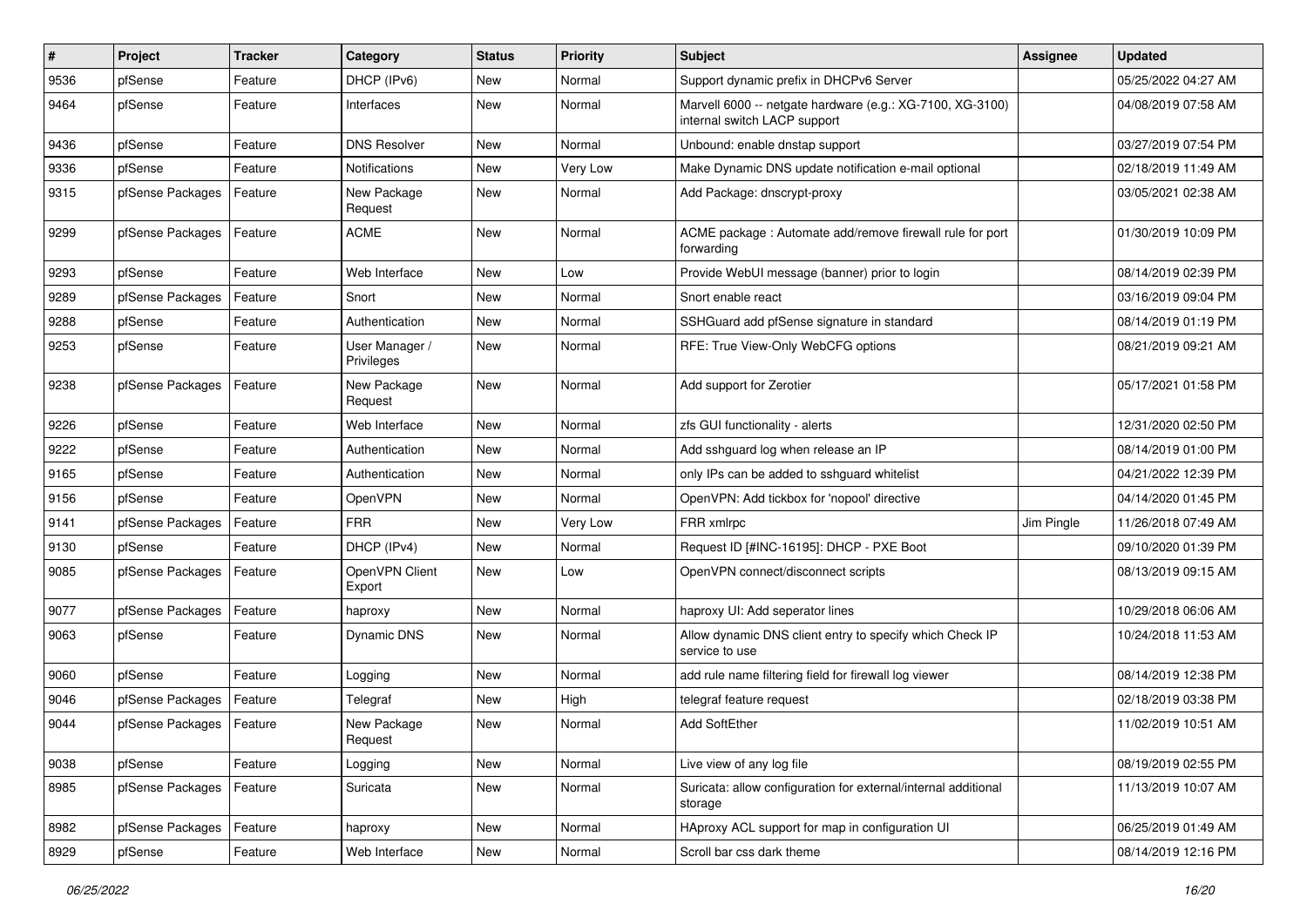| $\sharp$ | Project          | <b>Tracker</b> | Category                        | <b>Status</b> | <b>Priority</b> | <b>Subject</b>                                                                                          | <b>Assignee</b>      | <b>Updated</b>      |
|----------|------------------|----------------|---------------------------------|---------------|-----------------|---------------------------------------------------------------------------------------------------------|----------------------|---------------------|
| 8879     | pfSense          | Feature        | DHCP (IPv4)                     | New           | Very Low        | DHCP options ADD force options                                                                          |                      | 09/07/2018 09:14 AM |
| 8869     | pfSense Packages | Feature        | haproxy                         | New           | Normal          | HAproxy should use RFC 7919 DH parameter files                                                          |                      | 10/17/2018 10:46 AM |
| 8836     | pfSense Packages | Feature        | FreeRADIUS                      | New           | Normal          | Define Idap group vlan assignment in users file                                                         |                      | 08/26/2018 07:53 AM |
| 8794     | pfSense          | Feature        | <b>NTPD</b>                     | New           | Normal          | NTP authentiction                                                                                       | Tod L                | 08/05/2021 01:20 AM |
| 8775     | pfSense          | Feature        | Authentication                  | New           | Very Low        | Use SRV record for LDAP Authentication                                                                  |                      | 05/06/2020 07:49 AM |
| 8769     | pfSense Packages | Feature        | FreeRADIUS                      | New           | Normal          | Allow FreeRADIUS users to change their own Passwords<br>and Pins                                        |                      | 10/11/2018 11:34 AM |
| 8712     | pfSense          | Feature        | <b>Traffic Shaper</b><br>(ALTQ) | New           | Normal          | QOS on ipsec links                                                                                      |                      | 06/22/2020 06:27 AM |
| 8694     | pfSense          | Feature        | Authentication                  | New           | Very Low        | Client CA Auth for PFSense WebGui                                                                       |                      | 08/21/2019 09:25 AM |
| 8641     | pfSense          | Feature        | Web Interface                   | New           | Normal          | Need way to disable HSTS and/or replace webConfigurator<br>certificate from CLI                         |                      | 07/16/2018 10:21 AM |
| 8599     | pfSense          | Feature        | Rules / NAT                     | New           | Very Low        | IPv6 flow labels                                                                                        |                      | 07/16/2018 07:36 AM |
| 8558     | pfSense          | Feature        | Web Interface                   | New           | Normal          | Add more table sorting in various UI pages                                                              |                      | 08/21/2019 09:14 AM |
| 8547     | pfSense Packages | Feature        | New Package<br>Request          | New           | Normal          | fwknop Port Knocking Package                                                                            |                      | 02/08/2021 12:17 PM |
| 8532     | pfSense          | Feature        | <b>OpenVPN</b>                  | New           | Low             | Ability to add metric to pushed routes                                                                  |                      | 05/22/2018 07:45 AM |
| 8520     | pfSense          | Feature        | Interfaces                      | New           | Normal          | Option to auto-renew DHCP on interface with an offline<br>gateway or marked as down                     |                      | 07/20/2021 11:00 AM |
| 8517     | pfSense Packages | Feature        | New Package<br>Request          | New           | Normal          | OpenConnect client                                                                                      |                      | 08/13/2019 10:01 AM |
| 8483     | pfSense          | Feature        | <b>Traffic Shaper</b><br>(ALTQ) | New           | Normal          | Allow user to choose order of Queues status                                                             |                      | 08/21/2019 09:12 AM |
| 8474     | pfSense          | Feature        | <b>High Availability</b>        | New           | Low             | Easier Conversion to HA Pair from Existing Non-HA Firewall                                              |                      | 04/19/2018 11:52 PM |
| 8458     | pfSense          | Feature        | Dashboard                       | New           | Low             | Allow reordering of interface widget                                                                    |                      | 08/14/2019 10:52 AM |
| 8385     | pfSense          | Feature        | Rules / NAT                     | New           | Normal          | Utilize IP addresses from successfully authenticated<br>OpenVPN endpoints to Update Firewall Rules      |                      | 07/19/2018 03:07 PM |
| 8372     | pfSense          | Feature        | Logging                         | New           | Normal          | add gui setting to adjust refresh rate for dynamic firewall<br>logs                                     |                      | 08/14/2019 10:31 AM |
| 8349     | pfSense          | Feature        | <b>Traffic Graphs</b>           | New           | Normal          | Show the actual numerical information (upload/download<br>speeds) in the traffic graph dashboard widget | <b>Jared Dillard</b> | 02/28/2018 09:42 AM |
| 8346     | pfSense          | Feature        | <b>IPsec</b>                    | New           | Normal          | Let pFSense act as an IPSec XAuth VPN Client                                                            |                      | 02/23/2018 07:39 AM |
| 8330     | pfSense          | Feature        | DHCP (IPv4)                     | New           | Normal          | add options for ddns-local-address statements                                                           |                      | 04/27/2021 12:31 PM |
| 8316     | pfSense          | Feature        | Rules / NAT                     | New           | Low             | expiration date when creating new rules                                                                 |                      | 08/21/2019 09:11 AM |
| 8309     | pfSense          | Feature        | Hardware / Drivers              | New           | Normal          | Include apuled driver to add support for LEDs on PC<br>Engines APU boards                               | Darryn Storm         | 08/20/2019 08:47 AM |
| 8279     | pfSense Packages | Feature        | pfBlockerNG                     | New           | Normal          | Consider adding a new option to the Rule Order                                                          |                      | 08/20/2019 09:00 AM |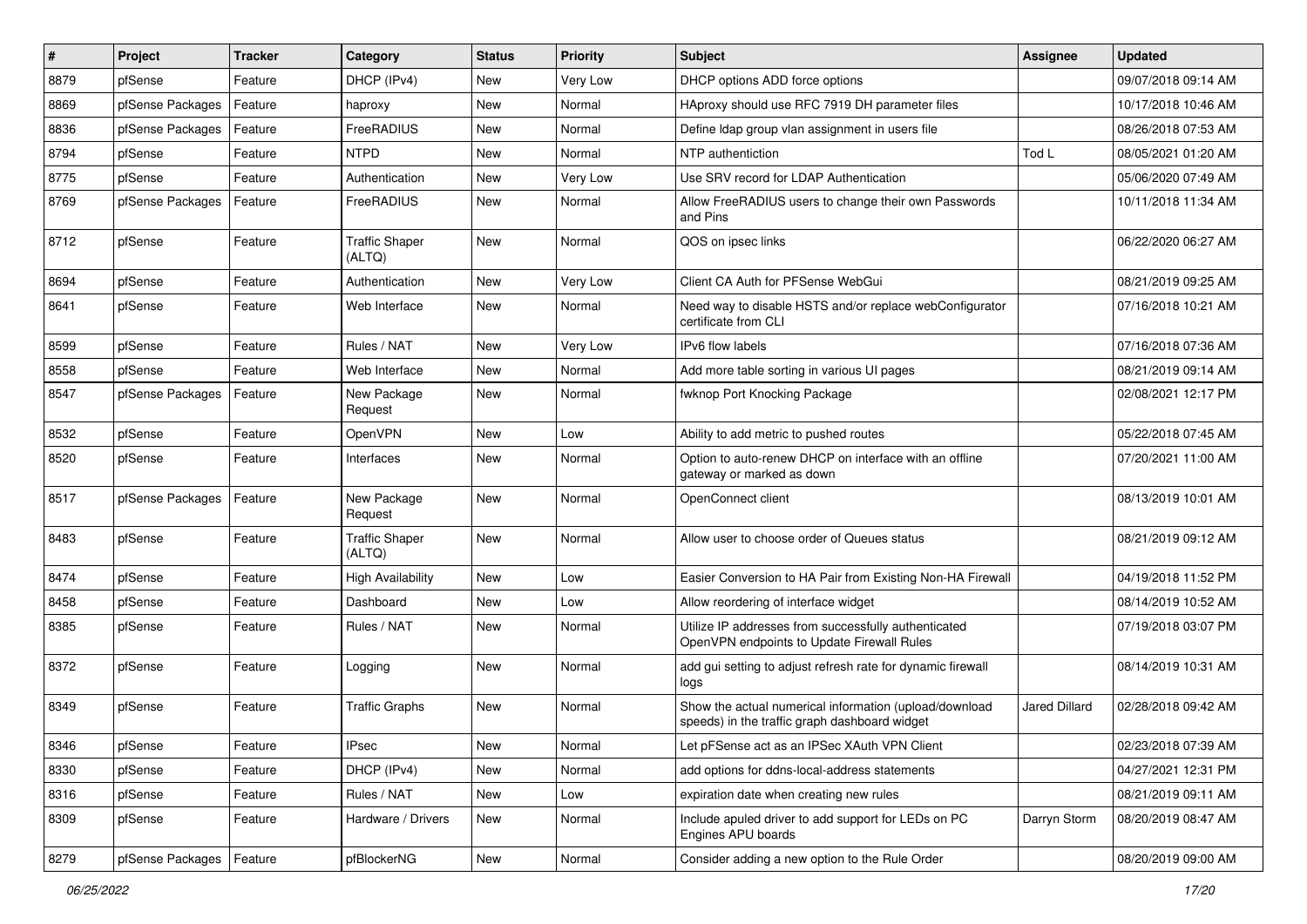| $\pmb{\#}$ | Project          | <b>Tracker</b> | Category                                        | <b>Status</b> | <b>Priority</b> | <b>Subject</b>                                                                                                      | <b>Assignee</b>      | <b>Updated</b>      |
|------------|------------------|----------------|-------------------------------------------------|---------------|-----------------|---------------------------------------------------------------------------------------------------------------------|----------------------|---------------------|
| 8274       | pfSense          | Feature        | <b>Traffic Graphs</b>                           | New           | Normal          | Reverse Inverse Traffic Graph View                                                                                  | <b>Jared Dillard</b> | 08/14/2019 10:31 AM |
| 8262       | pfSense          | Feature        | <b>IPv6 Router</b><br>Advertisements<br>(RADVD) | <b>New</b>    | Normal          | Make each prefix flags configurable separately.                                                                     |                      | 01/16/2018 12:35 PM |
| 8243       | pfSense          | Feature        | <b>XMLRPC</b>                                   | New           | Normal          | Sync dashboard settings over xmlrpc                                                                                 |                      | 08/21/2019 10:42 AM |
| 8236       | pfSense          | Feature        | <b>DNS Resolver</b>                             | New           | Normal          | Ability to configure "forward-first" and "forward-host" options<br>for more robust domain overrides in DNS Resolver |                      | 12/26/2017 01:26 AM |
| 8232       | pfSense Packages | Feature        | haproxy                                         | <b>New</b>    | Normal          | different ssl options based on the sni name                                                                         |                      | 01/30/2019 10:36 AM |
| 8230       | pfSense Packages | Feature        | Telegraf                                        | New           | Normal          | telegraf automatic input plugins configuration for enabled<br>pfsense package                                       |                      | 02/18/2019 05:23 PM |
| 8224       | pfSense Packages | Feature        | FreeRADIUS                                      | New           | Normal          | Add "OU" field to FreeRADIUS page                                                                                   |                      | 02/21/2018 12:53 AM |
| 8216       | pfSense Packages | Feature        | Telegraf                                        | New           | Normal          | Add prometheus output for telegraf                                                                                  |                      | 09/09/2020 05:33 AM |
| 8199       | pfSense Packages | Feature        | <b>BIND</b>                                     | New           | Normal          | Support reordering and/or sort alphabetically across BIND<br>package                                                |                      | 12/12/2017 02:05 AM |
| 8178       | pfSense          | Feature        | Package System                                  | <b>New</b>    | Normal          | Allow setting attributes for form elements in package XML                                                           |                      | 12/09/2017 07:48 PM |
| 8173       | pfSense          | Feature        | Interfaces                                      | New           | Normal          | dhcp6c - RAW Options                                                                                                |                      | 05/29/2022 05:34 PM |
| 8170       | pfSense          | Feature        | <b>XMLRPC</b>                                   | <b>New</b>    | Normal          | XMLRPC Sync deletes entires on remote System                                                                        |                      | 08/21/2019 10:42 AM |
| 8168       | pfSense          | Feature        | <b>IPsec</b>                                    | New           | Normal          | strongswan dhcp option                                                                                              |                      | 12/19/2017 04:14 AM |
| 8161       | pfSense Packages | Feature        | FreeRADIUS                                      | New           | Very Low        | Add virtual server support to FreeRadius                                                                            |                      | 12/05/2017 01:57 PM |
| 8149       | pfSense          | Feature        | <b>NTPD</b>                                     | New           | Normal          | <b>NTPsec</b>                                                                                                       |                      | 10/11/2020 10:59 AM |
| 8148       | pfSense Packages | Feature        | OpenVPN Client<br>Export                        | New           | Very Low        | OpenVPN - Output Windows Client .MSI Installer for GPO<br>deployment                                                |                      | 11/30/2017 01:24 PM |
| 8146       | pfSense Packages | Feature        | <b>BIND</b>                                     | New           | Normal          | Zone Domain Records more powerfull for BIND Zones                                                                   |                      | 08/13/2019 09:39 AM |
| 8121       | pfSense Packages | Feature        | haproxy                                         | New           | Normal          | haproxy, allow to generate backends even they don't seem<br>to be used                                              |                      | 11/23/2017 04:04 AM |
| 8099       | pfSense Packages | Feature        | Telegraf                                        | <b>New</b>    | Normal          | Add more configuration flexibility to Telegraf                                                                      |                      | 08/13/2019 09:39 AM |
| 8078       | pfSense          | Feature        | <b>PPP</b> Interfaces                           | New           | Normal          | <b>PPPoE Reconnect Wait Time</b>                                                                                    |                      | 11/09/2017 05:13 PM |
| 8036       | pfSense          | Feature        | <b>IPsec</b>                                    | <b>New</b>    | Normal          | Want to run multiple Mobile Client IKEv2 server instances                                                           |                      | 08/14/2019 09:31 AM |
| 8031       | pfSense Packages | Feature        | FreeRADIUS                                      | New           | Normal          | FreeRADIUS copy entry function                                                                                      |                      | 08/16/2019 01:01 PM |
| 7988       | pfSense          | Feature        | Web Interface                                   | New           | Normal          | Compact Theme based on Compact-RED with the default<br>theme colors.                                                |                      | 10/23/2017 05:34 AM |
| 7974       | pfSense          | Feature        | Dashboard                                       | New           | Normal          | <b>ZFS RAID Monitor Not available</b>                                                                               |                      | 08/20/2019 01:34 PM |
| 7971       | pfSense          | Feature        | Captive Portal                                  | New           | Normal          | Allow import, export and synchronization of MACs under<br>Captive Portal service                                    |                      | 10/19/2017 04:56 AM |
| 7957       | pfSense          | Feature        | Web Interface                                   | New           | Normal          | GUI theme - separate "colour" from "compact/normal" in<br>theme dropdown                                            |                      | 10/17/2017 06:58 AM |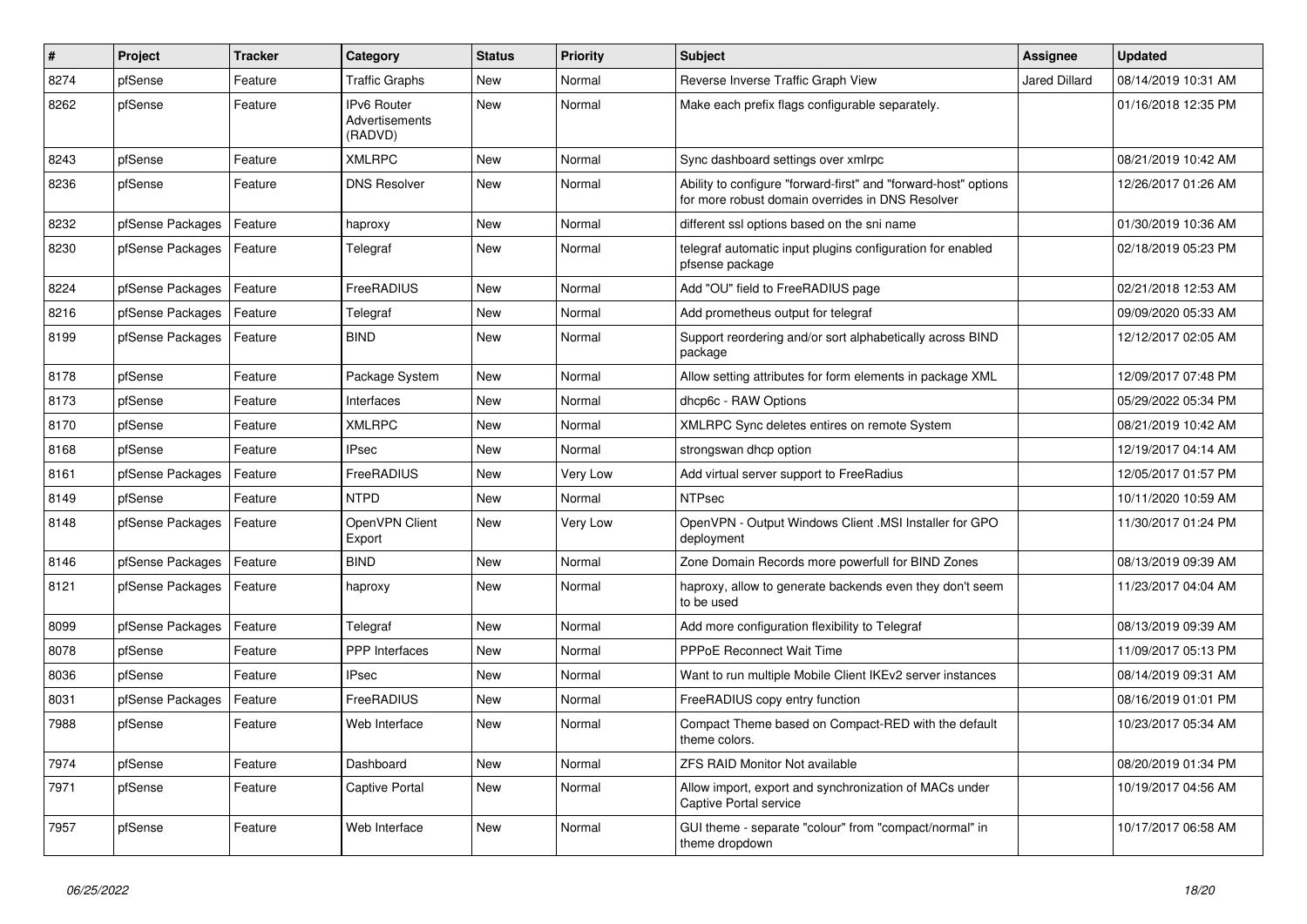| #    | Project                    | <b>Tracker</b> | Category                 | <b>Status</b> | <b>Priority</b> | <b>Subject</b>                                                                                                        | <b>Assignee</b> | <b>Updated</b>      |
|------|----------------------------|----------------|--------------------------|---------------|-----------------|-----------------------------------------------------------------------------------------------------------------------|-----------------|---------------------|
| 7956 | pfSense                    | Feature        | Web Interface            | New           | Normal          | Favicon able to match GUI colour setting?                                                                             |                 | 10/17/2017 06:36 AM |
| 7934 | pfSense                    | Feature        | Dashboard                | New           | Very Low        | format support phone# for international use                                                                           |                 | 10/12/2017 04:38 PM |
| 7922 | pfSense                    | Feature        | Rules / NAT              | New           | Normal          | Add the option to select the ISP IPv6 Delegated Prefix as a<br>destination in firewall rules                          |                 | 10/10/2017 06:36 PM |
| 7903 | pfSense Packages           | Feature        | New Package<br>Request   | New           | Normal          | Duo ssh package                                                                                                       |                 | 01/16/2021 12:44 AM |
| 7902 | pfSense Packages           | Feature        | OpenVPN Client<br>Export | New           | Low             | allow vpn client export of other to be a blank field                                                                  |                 | 08/19/2019 03:33 PM |
| 7888 | pfSense                    | Feature        | Package System           | New           | Normal          | Add a button in package manager GUI to upgrade all<br>packages                                                        |                 | 09/28/2017 05:50 AM |
| 7881 | pfSense                    | Feature        | OpenVPN                  | New           | Normal          | OpenVPN client - add support for multiple server entries                                                              |                 | 08/14/2019 09:32 AM |
| 7852 | pfSense                    | Feature        | DNS Resolver             | New           | Normal          | Add views support to Unbound GUI                                                                                      |                 | 09/11/2017 12:26 PM |
| 7812 | pfSense                    | Feature        | Web Interface            | New           | Normal          | ZFS handling of autopreplace                                                                                          |                 | 08/13/2019 03:53 PM |
| 7800 | pfSense                    | Feature        | Logging                  | New           | Normal          | Add option for state logging                                                                                          |                 | 08/13/2019 03:51 PM |
| 7799 | pfSense                    | Feature        | Rules / NAT              | New           | Normal          | Make an ajax call to toggle logging by clicking on the logging<br>icon next to a rule                                 |                 | 08/13/2019 09:40 AM |
| 7783 | pfSense                    | Feature        | <b>Operating System</b>  | New           | Normal          | Support for hosting VMs on pfSense using bhyve                                                                        |                 | 03/25/2022 11:53 AM |
| 7781 | pfSense                    | Feature        | Rules / NAT              | New           | Normal          | Please Enable Rule Separators on Manual Outbound NAT                                                                  |                 | 08/21/2019 09:07 AM |
| 7773 | pfSense                    | Feature        | <b>IPsec</b>             | New           | Normal          | IPSec using IKEv2 with split DNS not using provided domain<br>names                                                   |                 | 08/15/2017 05:25 PM |
| 7761 | pfSense                    | Feature        | Rules / NAT              | <b>New</b>    | Normal          | Add a way to match on IPv6 proto=0 (hop-by-hop header<br>extension)                                                   |                 | 08/13/2019 03:49 PM |
| 7747 | pfSense                    | Feature        | Console Menu             | New           | Normal          | Minor UI Tweak: Make hitting enter on the console (esp via<br>SSH) should not log you out, but simply redraw the menu |                 | 08/01/2017 04:03 PM |
| 7738 | pfSense                    | Feature        | IPsec                    | New           | Normal          | Highlight which IPSec (or other VPN) crypto modes are<br>hardware-accelerated in the UI                               |                 | 08/13/2019 03:46 PM |
| 7720 | pfSense                    | Feature        | Hardware / Drivers       | New           | Normal          | Add general watchdog kernel modules (like ichwd) and<br>watchdogd support in the GUI.                                 |                 | 08/19/2019 01:20 PM |
| 7718 | pfSense                    | Feature        | Dynamic DNS              | New           | Very Low        | Hostname for Custom DynDNS Updater.                                                                                   |                 | 07/24/2017 10:05 AM |
| 7699 | pfSense Packages           | Feature        | OpenVPN Client<br>Export | New           | Normal          | OpenVPN Client Export - Default Gateway                                                                               |                 | 08/19/2019 03:32 PM |
| 7691 | pfSense Packages   Feature |                | Squid                    | New           | Normal          | Allow for custom icap services for squid                                                                              |                 | 08/24/2017 03:16 AM |
| 7688 | pfSense                    | Feature        | Backup / Restore         | New           | Low             | AutoConfigBackup - Info Icon - username only                                                                          |                 | 10/22/2017 10:46 AM |
| 7686 | pfSense Packages           | Feature        | haproxy                  | New           | Normal          | Add option in HAProxy to configure SSL defaults based on<br>the Mozilla SSL Configuration Generator                   |                 | 08/16/2019 01:09 PM |
| 7683 | pfSense Packages           | Feature        | New Package<br>Request   | New           | Low             | Splunk Universal Forwarder Package                                                                                    |                 | 08/19/2019 02:54 PM |
| 7671 | pfSense                    | Feature        | Gateway Monitoring       | New           | Normal          | Gateway Monitoring Via Custom Script or Telnet.                                                                       |                 | 09/18/2020 02:59 PM |